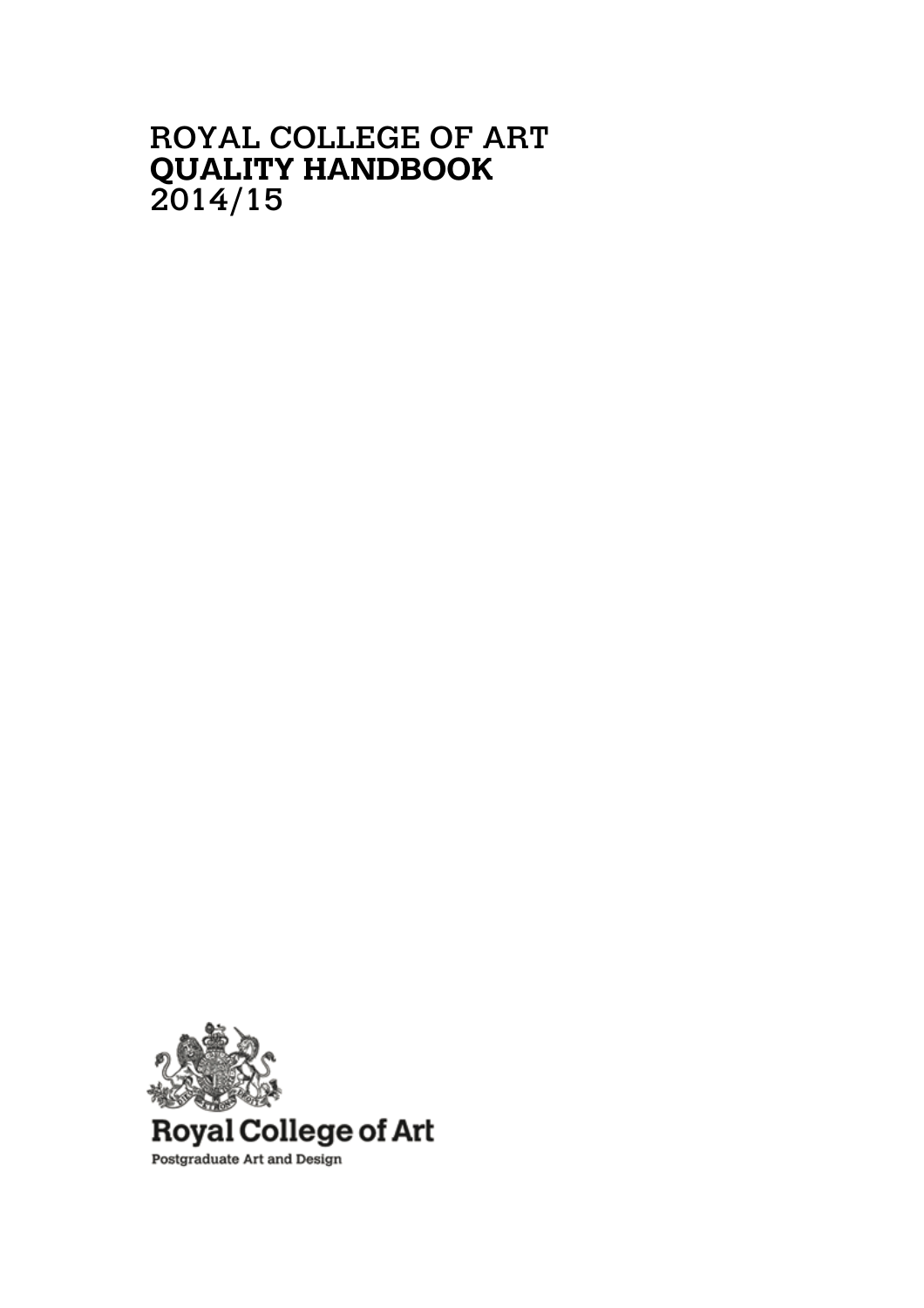| <b>CONTENTS</b> | <b>INTRODUCTION</b>                                             | 4  |
|-----------------|-----------------------------------------------------------------|----|
|                 | NATIONAL EXPECTATIONS AND REFERENCE POINTS                      | 4  |
|                 | THE ACADEMIC DEVELOPMENT OFFICE                                 | 5  |
|                 | PROGRAMME APPROVAL AND VALIDATION                               | 7  |
|                 | PURPOSE AND GENERAL RESPONSIBILITIES                            | 7  |
|                 | <b>DEFINITIONS</b>                                              | 7  |
|                 | <b>NEW PROGRAMME PROPOSALS</b>                                  | 8  |
|                 | <b>EXPRESSION OF INTEREST STAGE</b>                             | 8  |
|                 | <b>EXPRESSION OF INTEREST OUTCOMES</b>                          | 9  |
|                 | <b>ASC WORKING GROUP</b>                                        | 9  |
|                 | <b>VALIDATION PANEL – TERMS OF REFERENCE</b>                    | 9  |
|                 | <b>VALIDATION PANEL - MEMBERSHIP</b>                            | 10 |
|                 | THE ROLE OF EXTERNAL ASSESSORS                                  | 11 |
|                 | THE ROLE OF INTERNAL ASSESSORS                                  | 11 |
|                 | <b>DOCUMENTATION</b>                                            | 11 |
|                 | <b>CRITERIA</b>                                                 | 12 |
|                 | <b>MEETING OF THE PANEL</b>                                     | 13 |
|                 | OUTCOMES, CONDITIONS AND RECOMMENDATIONS                        | 14 |
|                 | <b>REVALIDATION</b>                                             | 14 |
|                 | REVALIDATION PANEL AND TERMS OF REFERENCE                       | 15 |
|                 | <b>DOCUMENTATION</b>                                            | 16 |
|                 | <b>CRITERIA</b>                                                 | 17 |
|                 | <b>RESEARCH PROGRAMMES</b>                                      | 17 |
|                 | <b>MEETING OF THE PANEL</b>                                     | 18 |
|                 | OUTCOMES, CONDITIONS AND RECOMMENDATIONS                        | 19 |
|                 | <b>INTERIM REVIEW</b>                                           | 20 |
|                 | <b>MODIFICATIONS TO EXISTING PROGRAMMES</b>                     | 21 |
|                 | <b>COLLABORATIVE PROVISION</b>                                  | 22 |
|                 | <b>DEFINITIONS</b>                                              | 22 |
|                 | EXPRESSION OF INTEREST FOR COLLABORATIVE<br><b>ARRANGEMENTS</b> | 23 |
|                 | PARTNERSHIP APPROVAL                                            | 24 |
|                 | PARTNERSHIP REAPPROVAL                                          | 26 |
|                 | PROGRAMME APPROVAL                                              | 28 |
|                 | <b>OUALITY ASSURANCE ARRANGEMENTS</b>                           | 28 |
|                 | REVALIDATION SCHEDULE 2014/15 - 2019/20                         | 30 |
|                 | PROGRAMME MONITORING AND REVIEW                                 | 32 |
|                 | <b>ANNUAL PROGRAMME REVIEW</b>                                  | 32 |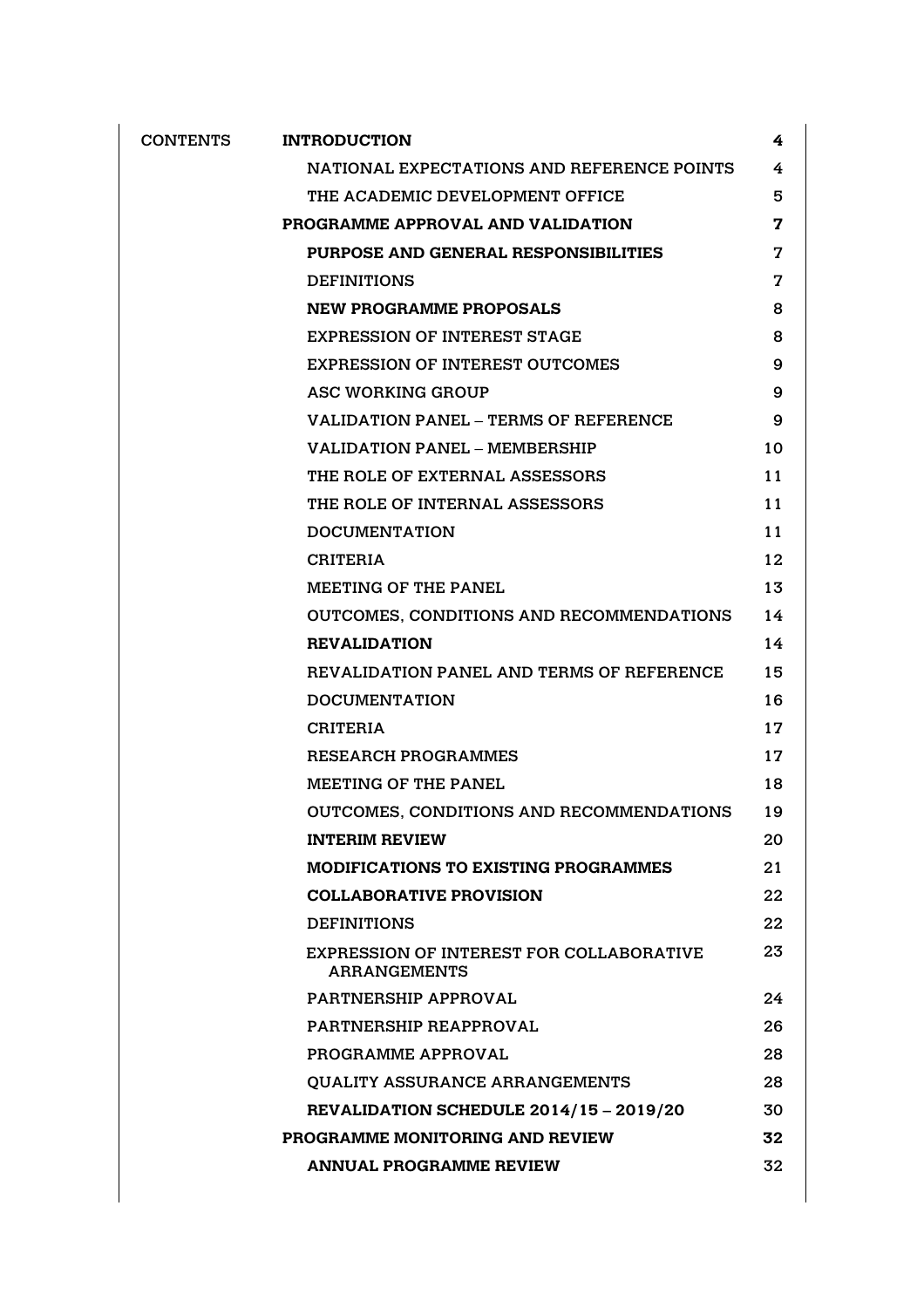|                           | THE REVIEW PROCESS                          | 32 |  |  |
|---------------------------|---------------------------------------------|----|--|--|
|                           | <b>STUDENT FEEDBACK</b>                     | 33 |  |  |
|                           | <b>SCHOOL REVIEW OF APRS</b>                | 34 |  |  |
|                           | REVIEW SCHEDULE 2014/15                     | 34 |  |  |
| 36<br>EXTERNAI. EXAMINERS |                                             |    |  |  |
|                           | <b>EXTERNAL EXAMINERS – MASTER OF ARTS</b>  | 36 |  |  |
|                           | THE ROLE OF THE EXTERNAL EXAMINER           | 36 |  |  |
|                           | CRITERIA FOR APPOINTMENT                    | 36 |  |  |
|                           | <b>LENGTH OF APPOINTMENT</b>                | 37 |  |  |
|                           | DUTIES AND RESPONSIBILITIES                 | 37 |  |  |
|                           | EXTERNAL EXAMINERS' REPORTS                 | 38 |  |  |
|                           | EXTERNAL EXAMINERS - RESEARCH               | 39 |  |  |
|                           | THE APPOINTMENT PROCESS                     | 40 |  |  |
|                           | CONFIRMATION OF THE APPOINTMENT             | 41 |  |  |
|                           | <b>TERMINATION OF APPOINTMENTS</b>          | 42 |  |  |
|                           | <b>PAYMENT OF EXTERNAL EXAMINERS</b>        | 42 |  |  |
|                           | <b>INTERNAL MODERATORS - MASTER OF ARTS</b> | 43 |  |  |
|                           |                                             |    |  |  |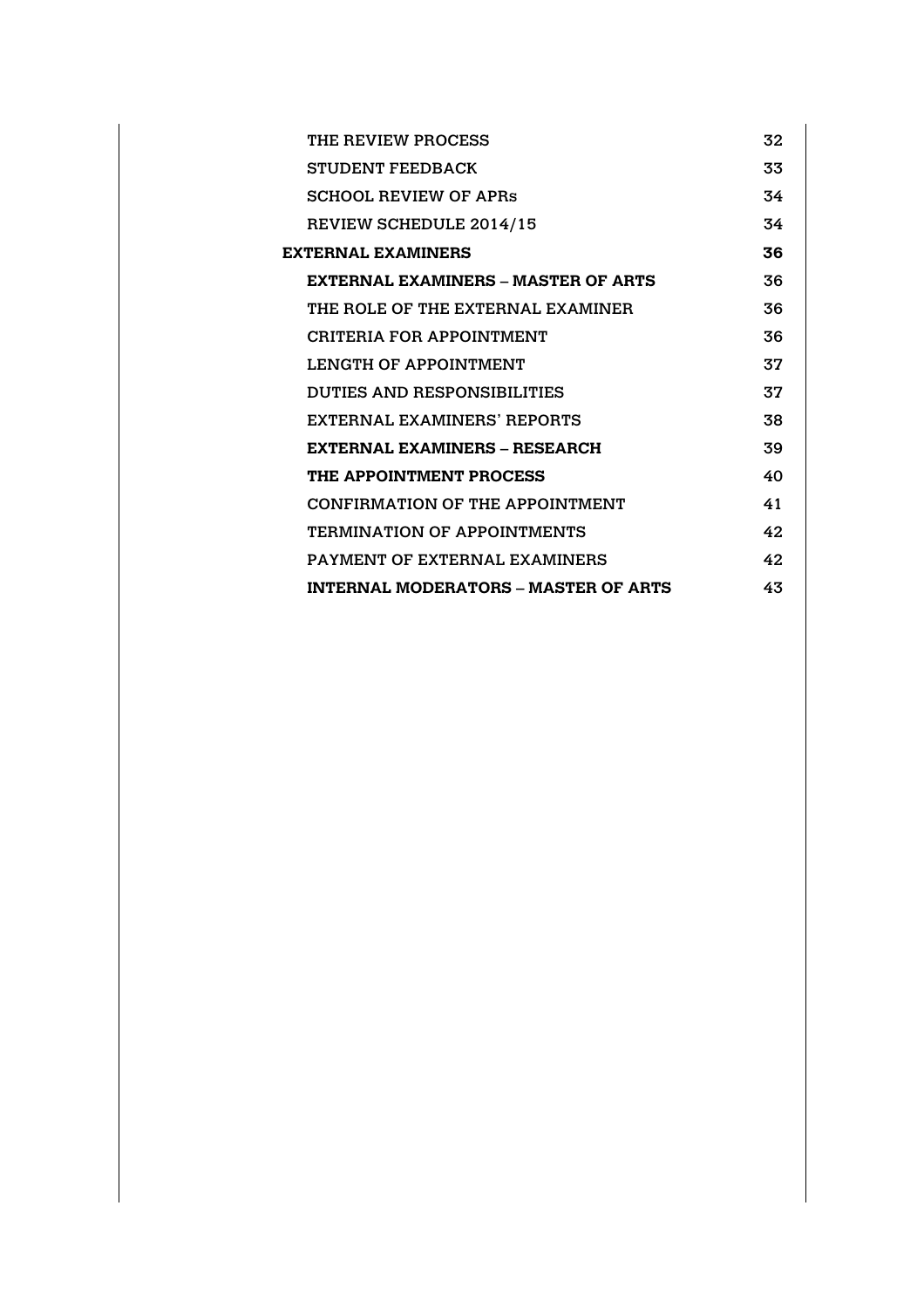# INTRODUCTION

The Royal College of Art is committed to ensuring the excellence of the standards of its awards and the quality of the learning experience of students enrolled on its programmes of study. This commitment is enacted through the day-to-day work of all College staff – academic, academic support and administrative – and is formalised in the College's Mission Statement:

*"The Royal College of Art aims to achieve national and international standards of excellence in the postgraduate and pre-/mid-professional education of artists and designers and related practitioners, as a major contributor to cultural, social and economic well-being. It aims to achieve these through the demonstrable quality of its teaching, research and practice, through its relationship with relevant institutions, industries and technologies and through the achievements and innovations of its graduates and staff in the professional worlds of art and design."*

The College has established a series of policies and procedures to assure and enhance the quality of its educational provision, all of which address national expectations. This handbook is intended to provide an overview of these policies and procedures, and should be read in conjunction with the RCA Regulations.

### **NATIONAL EXPECTATIONS AND REFERENCE POINTS**

The expectations of the national quality assurance framework are expressed in the UK Quality Code devised by the Quality Assurance Agency for Higher Education (QAAHE), the component parts of which are reviewed regularly by the College's Academic Standards Committee (ASC). The Quality Code includes the Framework for Higher Education Qualifications in England, Wales and Northern Ireland (FHEQ), which describes the achievement represented by higher education qualifications, and which is therefore crucial in assuring the standards of the College's awards (via, for example, validation, Annual Programme Review and External Examining).

In addition to its responsibilities for assuring itself of the academic standards of its awards, the College is also, and equally, committed to identifying and addressing opportunities to enhance the learning experience of its students. The College's Learning and Teaching Strategy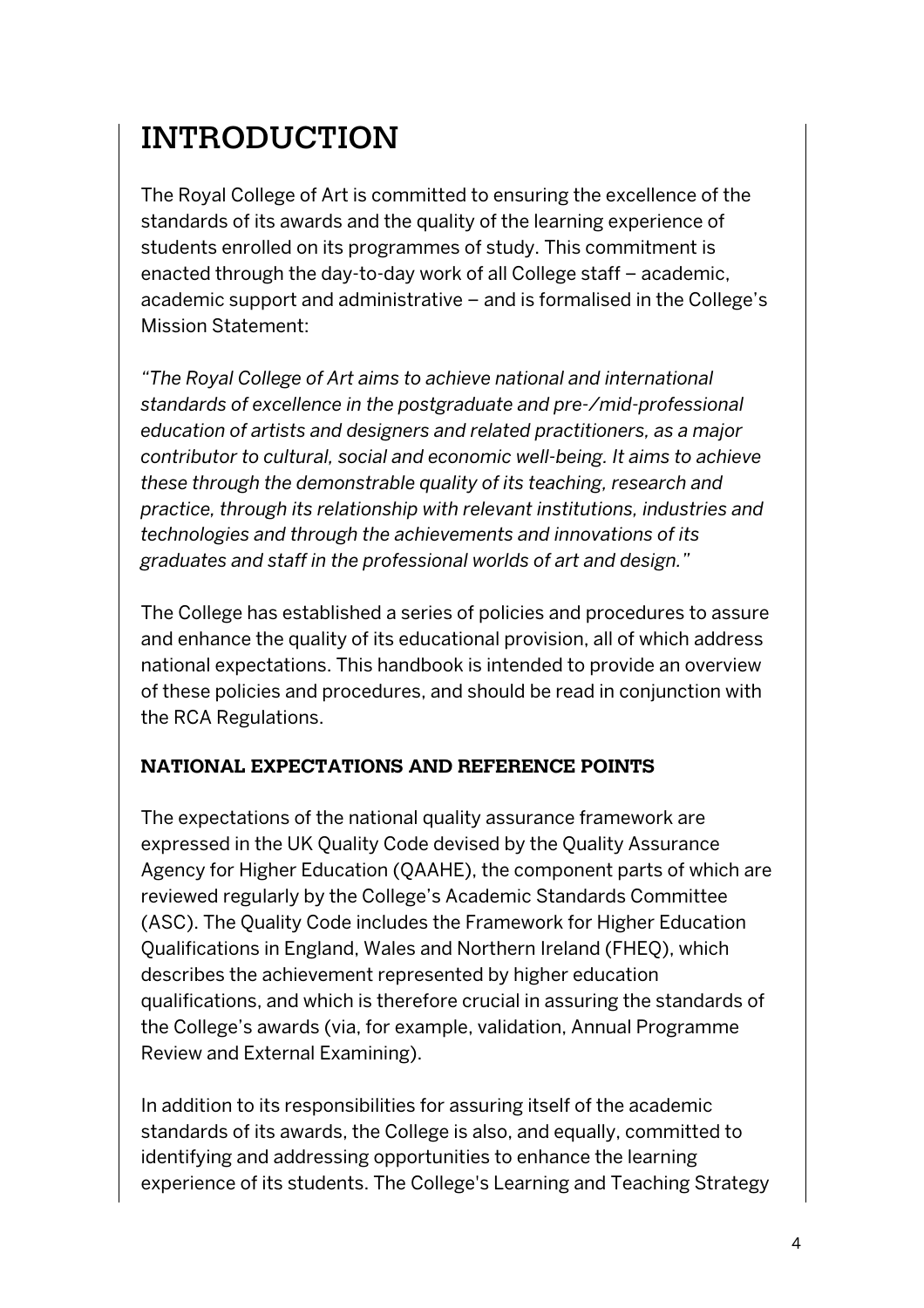sets out how to achieve this through four aims:

- To create a learning environment that challenges and supports students to demonstrate a mastery of their practice
- To offer each student an equal opportunity to realise their creative potential
- To sustain a community of practice that draws on a diversity of talent and experience
- To enable students to translate their creative abilities and skills into a professional context

The ambitions described in this strategy are informed by the UK Professional Standards Framework for teaching and supporting learning in higher education.

# **THE ACADEMIC DEVELOPMENT OFFICE**

The Academic Development Office (ADO) coordinates the development and implementation of the College's quality assurance and enhancement systems. The ADO works closely with Schools, programmes and administrative and academic support departments across the College, as well as the Students' Union, and administers the two College committees with chief responsibility for overseeing quality assurance and enhancement activities – the Academic Standards and Learning and Teaching Committees. The core responsibilities of the ADO are as follows:

- Approving, modifying and (re)validating the College's academic programmes;
- Overseeing programme monitoring, including the Annual Programme Review process;
- Gathering, analysing and reporting on student feedback;
- Identifying and addressing opportunities to enhance the student learning experience;
- Offering and promoting opportunities for learning and teachingrelated staff development and curriculum development;
- Reviewing and publishing accurate information about the student learning experience and quality management processes;
- Preparing for external reviews of the College's academic provision, for example by the QAAHE;
- Appointing and liaising with External Examiners and Internal Moderators.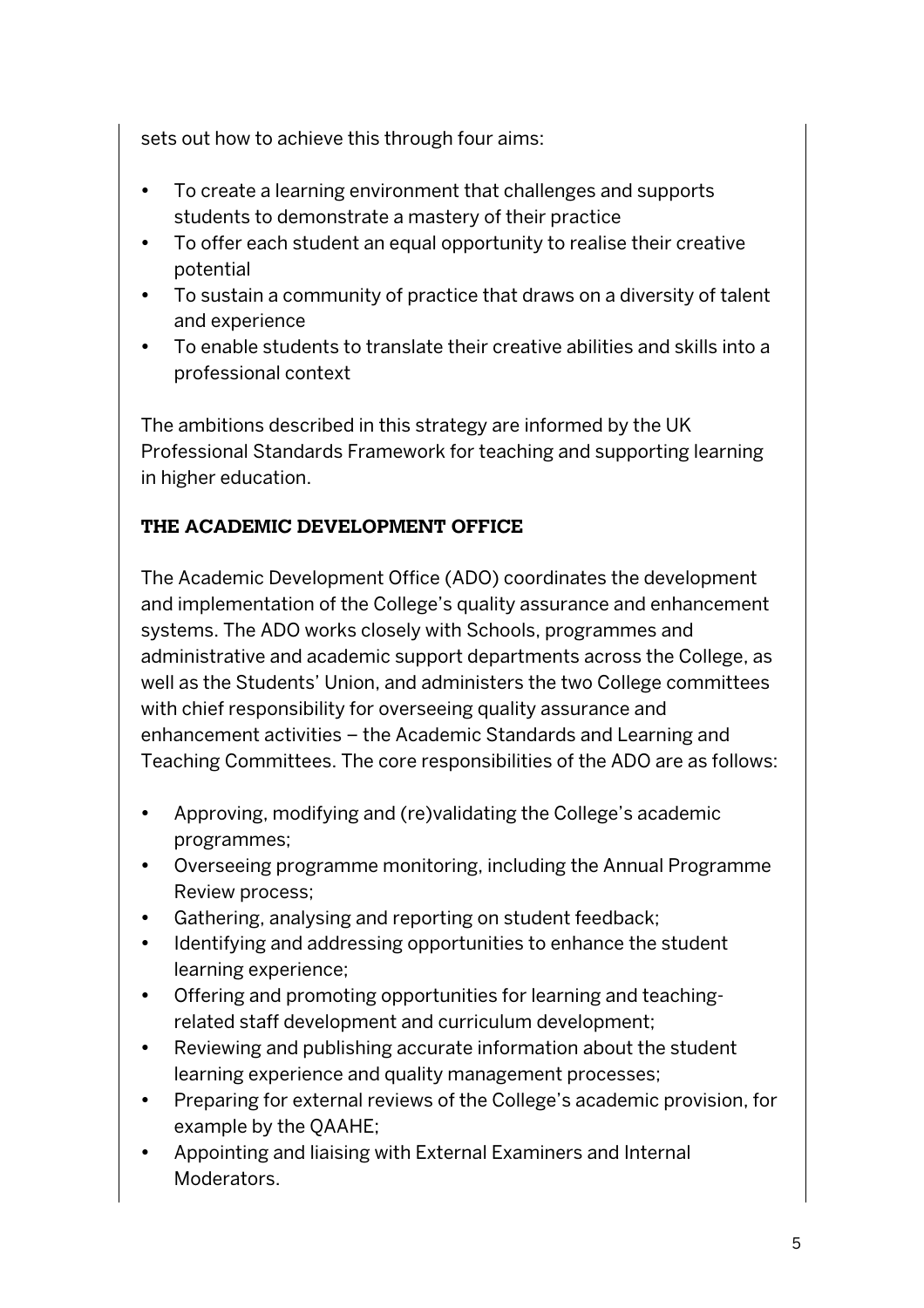The ASC monitors these functions and in turn reports to the College's Senate on their operation. The Learning and Teaching Committee (LTC), a sub-committee of ASC, takes an overview of all learning and teachingrelated activity throughout the College, including the development and implementation of the Learning and Teaching Strategy. The committees' terms of reference can be found on Space:

http://space.rca.ac.uk/Administration/Committees

If you require any additional information, or would like to provide feedback on the contents of this handbook, please contact us at ado@rca.ac.uk. Further details, including downloadable forms, can also be found on the Academic Development Office section of Space:

http://space.rca.ac.uk/Administration/Academic\_Development

#### **Academic Development Office Staff**

Head of the Academic Development Office: Chris Mitchell (ext: 4557) Quality Assurance Manager: Hugo Burchell (ext: 4397) Administrative Assistant: Ellen Delbourgo (ext: 4137)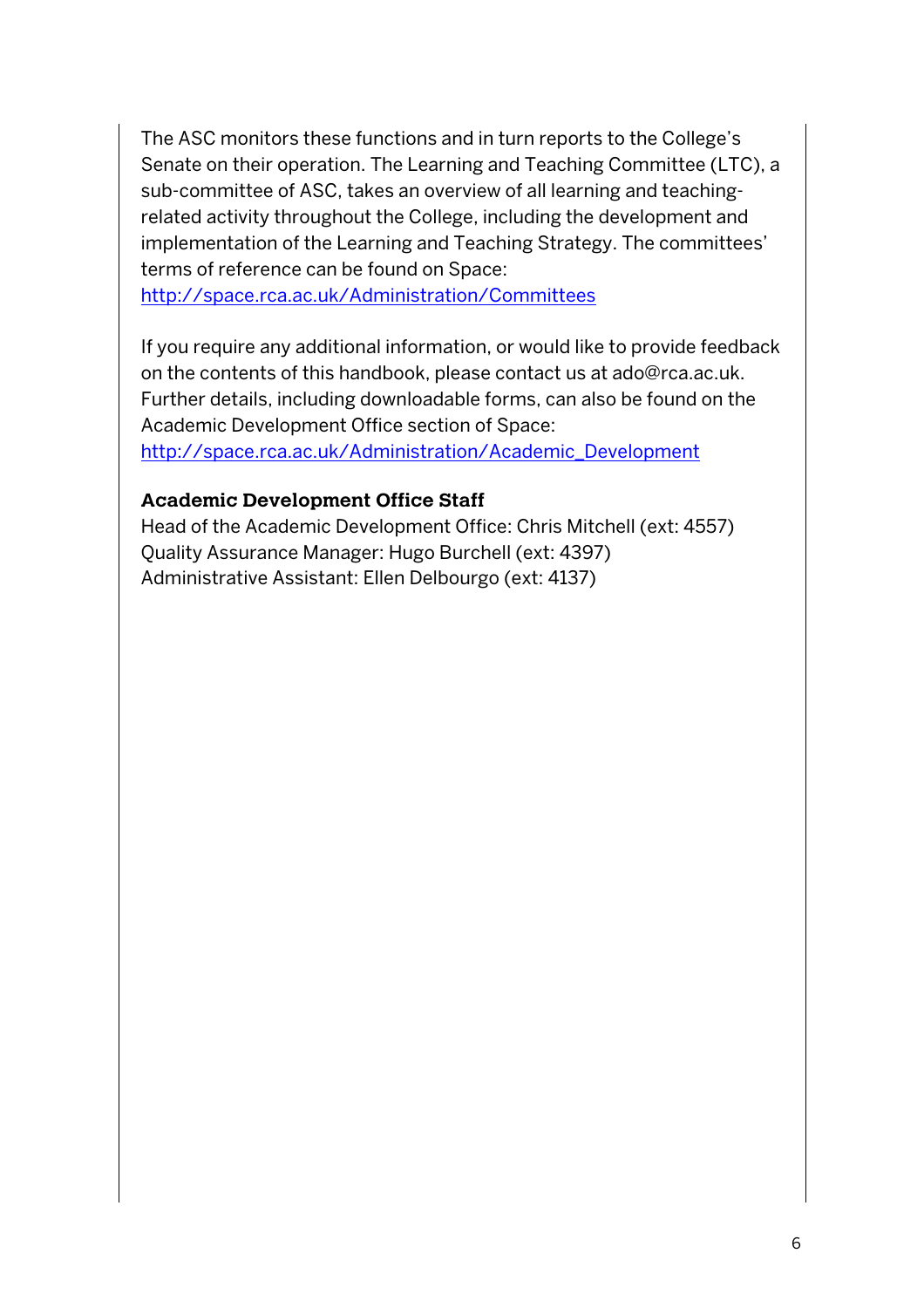# PROGRAMME APPROVAL AND VALIDATION

# PURPOSE AND GENERAL RESPONSIBILITIES

The validation process is intended to encourage effective and responsive programme development and review whilst enabling the Senate (the body responsible for the academic work of the College) to be assured that the highest educational standards and relevance of programme provision are maintained and enhanced. The Senate considers that the model of critical and analytical peer review, involving both internal and external colleagues, is the best way of judging the appropriateness and standard of a programme.

The general responsibilities of the College in connection with validation, approval and review are to:

- a. ensure that programmes are designed and operated in accordance with approved principles and regulations;
- b. maintain the standards of awards and to ensure that no programme continues to operate without adequate staffing and other resources;
- c. establish and maintain procedures for the regular monitoring of programmes;
- d. ensure that once a programme has been approved any conditions for approval are implemented, and that any recommendations arising from the validation process are fully considered and appropriate action taken;
- e. ensure that the reports of External Examiners and Internal Moderators are received and formally considered as part of the Annual Programme Review and that, where necessary, appropriate action is taken within an appropriate timescale.

#### **DEFINITIONS**

**Validation**: Validation is the process whereby a judgment is reached by a group including external peers as to whether a programme designed to lead to an academic award of specified level meets the accepted requirements for that award.

**Approval**: Outline approval is the process whereby the College's Senior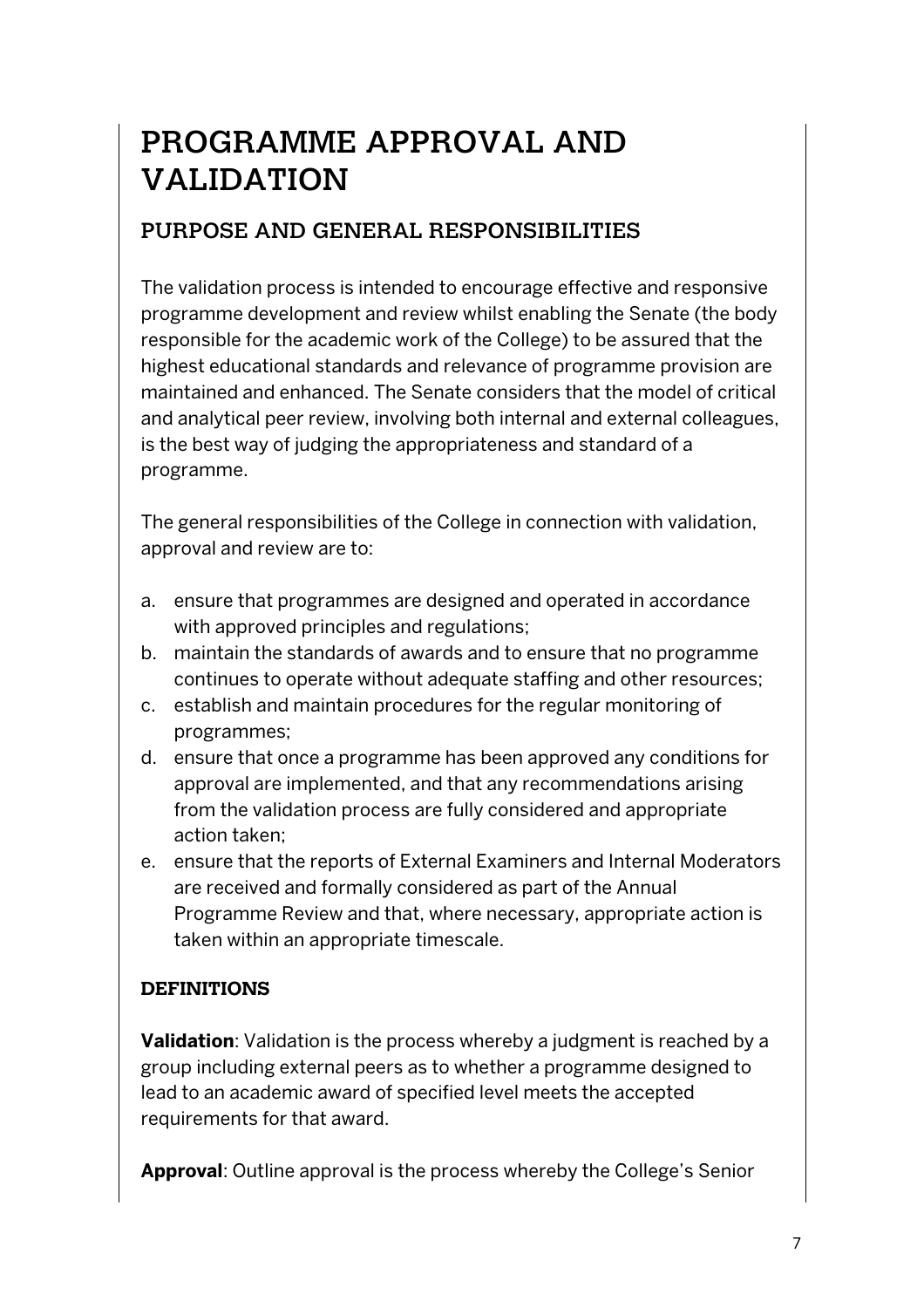Management Team has agreed that a proposal for a new programme of study is approved to proceed to full validation.

Approval is the outcome of a validation where a programme of study has been judged to meet the College's requirements and is authorised to recruit students.

**Revalidation**: Revalidation is the process whereby the progress of an existing programme is critically appraised by a group of people including external peers and any plans for change are considered. The purpose is to confirm that the programme remains of an appropriate quality and standard.

**Monitoring**: Monitoring is the regular internal process by which an institution appraises critically a programme between reviews and ensures that appropriate standards are maintained. Each programme should be monitored annually as part of the Annual Programme Review process.

# NEW PROGRAMME PROPOSALS

### **EXPRESSION OF INTEREST STAGE**

Academic planning and resource approval is the responsibility of the Senate. All new programme proposals must first receive approval by Academic Standards Committee (ASC) before being scrutinised by the College's Senior Management Team (SMT); if those committees agree, the proposal will then be submitted to the Senate for approval to proceed to full validation.

If you have an idea for a new academic development (a new MA, for example, or a new mode of study), you should in the first instance complete the 'Expression of Interest' template, available from Space. The purpose of this form is to enable ASC to evaluate the academic and business case for the proposed development; including consideration of its 'fit' with the College's Mission and Strategic Plan, an analysis of its likely market and a summary of the resource requirements. It should be accompanied by a finance plan that enables applicants to model cost and revenue options dynamically in both the short and longer term, and thus to make a business case for the proposal.

Any expression of interest must have the support of the appropriate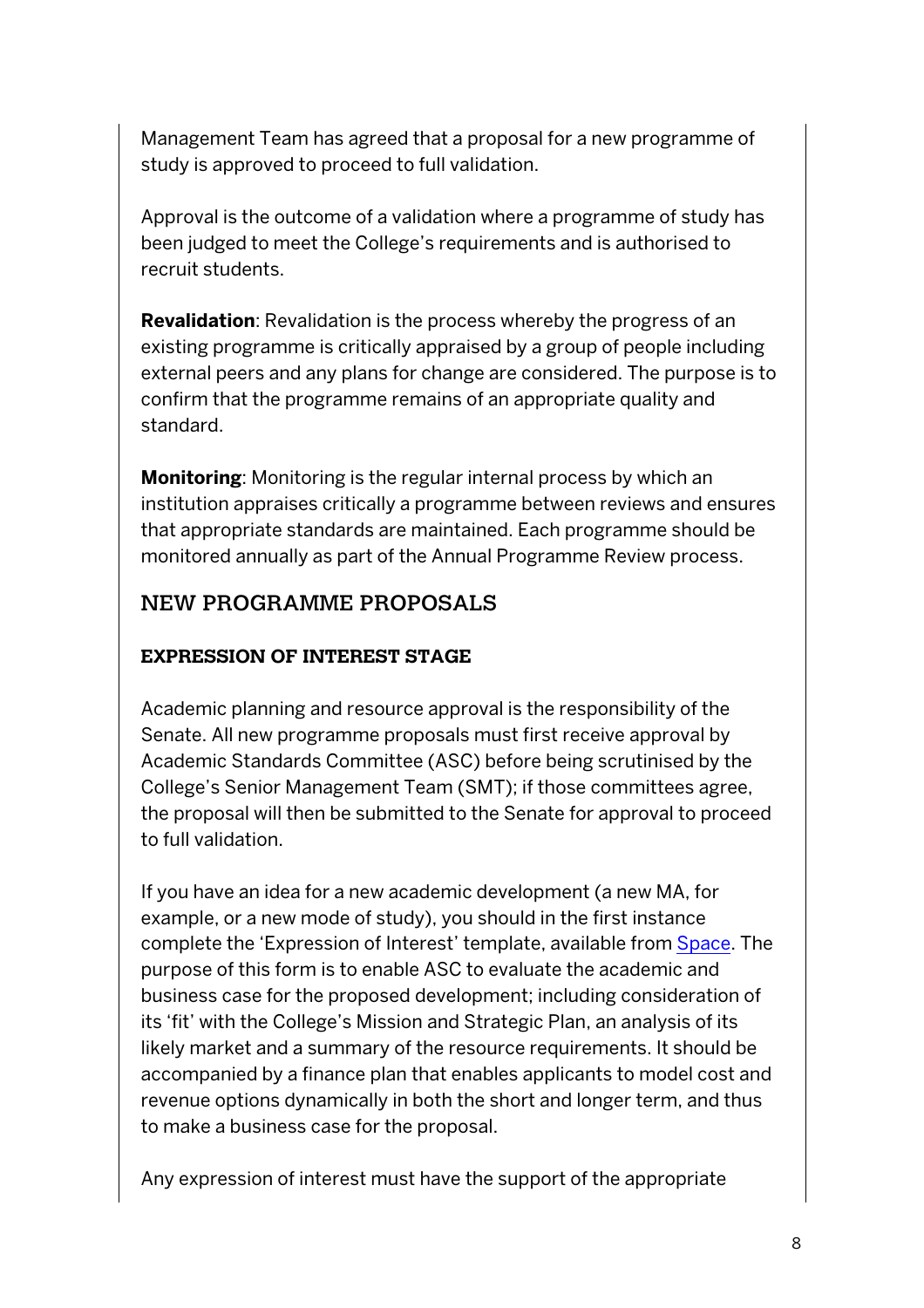School and of the relevant Heads of Programme/Service. It is the responsibility of the School's Leadership Team to ensure that a strong case has been made for any change in academic provision.

#### **EXPRESSION OF INTEREST OUTCOMES**

ASC and SMT will consider the expression of interest and will decide whether the proposal:

- has outline approval to be presented to the Senate with a recommendation to proceed to validation, subject to further scrutiny by ASC of the academic content of the programme of study (see below);
- requires further work for presentation before outline approval can be given;
- proposal is not approved.

### **ASC WORKING GROUP**

ASC is charged with approving the academic content of a proposed new programme of study before it proceeds to a full validation event. ASC may devolve detailed consideration of the proposal to a small sub-group of the Committee (usually comprising the Chair, the Secretary and/or Head of the Academic Development Office, and one member of academic staff who may or may not be a member of ASC), which will assist the proposer in developing the content and organisation of the curriculum and shaping the requisite documentation. It will meet no later than one month before the validation is scheduled to take place. To guarantee the objectivity of the event, the academic staff member would not normally be involved in the subsequent validation.

### **VALIDATION PANEL – TERMS OF REFERENCE**

The responsibilities of validation panels are to ensure that the academic standard of each award granted and conferred by the Senate is set and maintained at an appropriate level and to ensure that programmes of study are of an appropriate quality to fulfil these requirements.

A validation panel will act on behalf of the Senate under the following terms of reference to:

examine the philosophy, aims and objectives of the programme in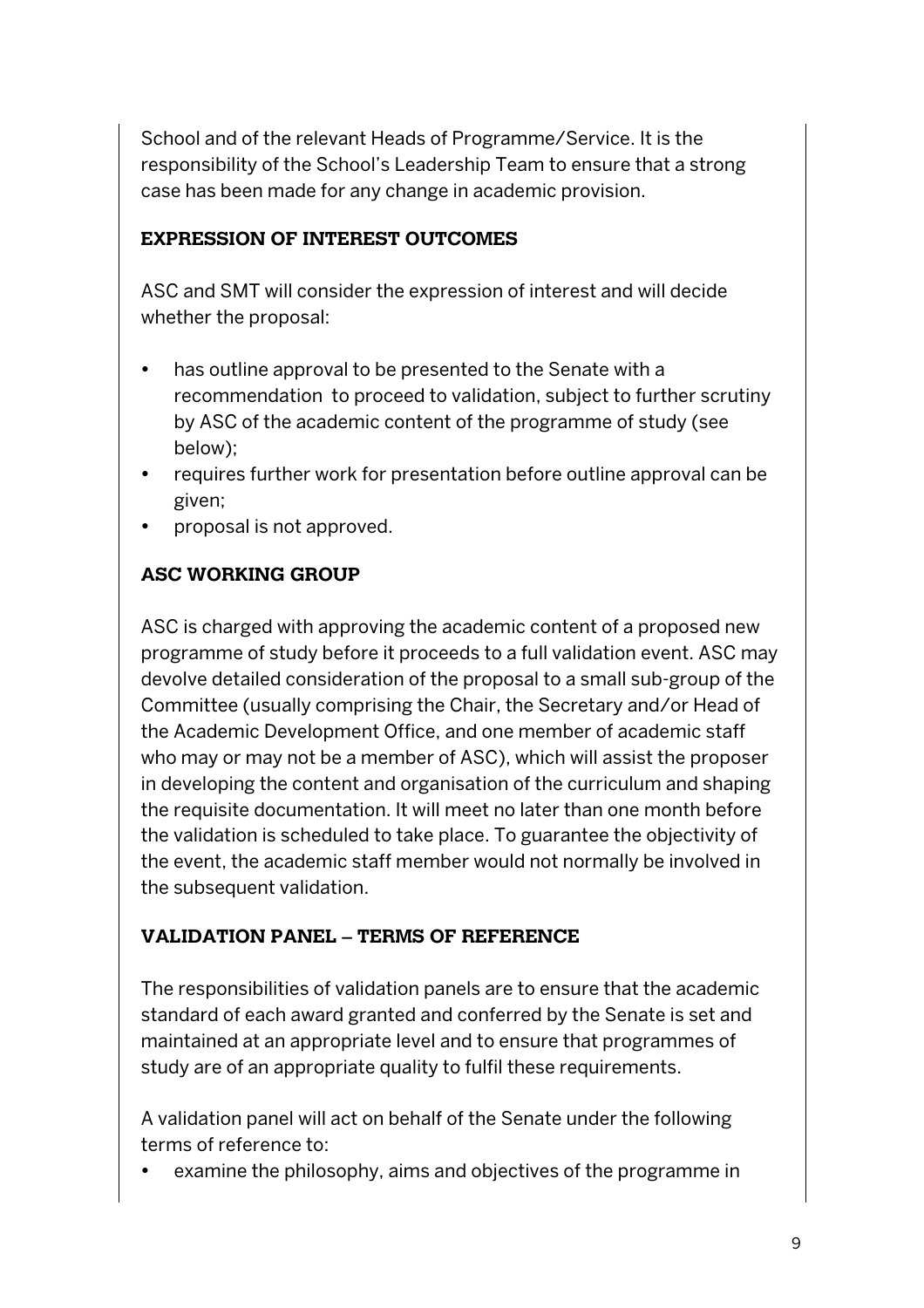relation to the College's Mission Statement, existing and planned programmes in the School and the relevant policies agreed by the Senate;

- ensure that the learning outcomes of new awards are of an appropriate level in relation to the national Framework for Higher Education Qualifications;
- pay particular regard to the structure, coherence, currency and integration of the programme curriculum;
- scrutinise the academic content and organisation of the programme;
- ensure that the teaching, learning and assessment strategies used are appropriate to the aims and objectives of the programme;
- ensure that the programme team has sufficient coherence, leadership and spread of expertise;
- ensure that the necessary staff expertise is available, and that staff development has been planned appropriately;
- ensure that the resource implications of a new proposal have been fully considered;
- ensure that there is an equivalence between full-time and part-time modes of study, where applicable;
- review the accuracy, completeness and reliability of the information provided to students.

# **VALIDATION PANEL – MEMBERSHIP**

The number and balance of members (including external representation) is established through consultation between the Chair of the Academic Standards Committee and the Head of Programme, final approval resting with the Academic Standards Committee. The validation panel will normally include:

- the Chair of the Academic Standards Committee (or a Dean of School or Head of Programme nominated by the Academic Standards Committee);
- at least two external assessors, one of whom should have relevant industrial or professional background with appropriate knowledge of the discipline, and the other with an educational background;
- two members of the College, representing the Academic Standards Committee, external to the School concerned, normally a Dean of School, Head of Programme or Senior Tutor.
- A student representative, usually a student sabbatical officer. The panel may also include an observer from within the College as part of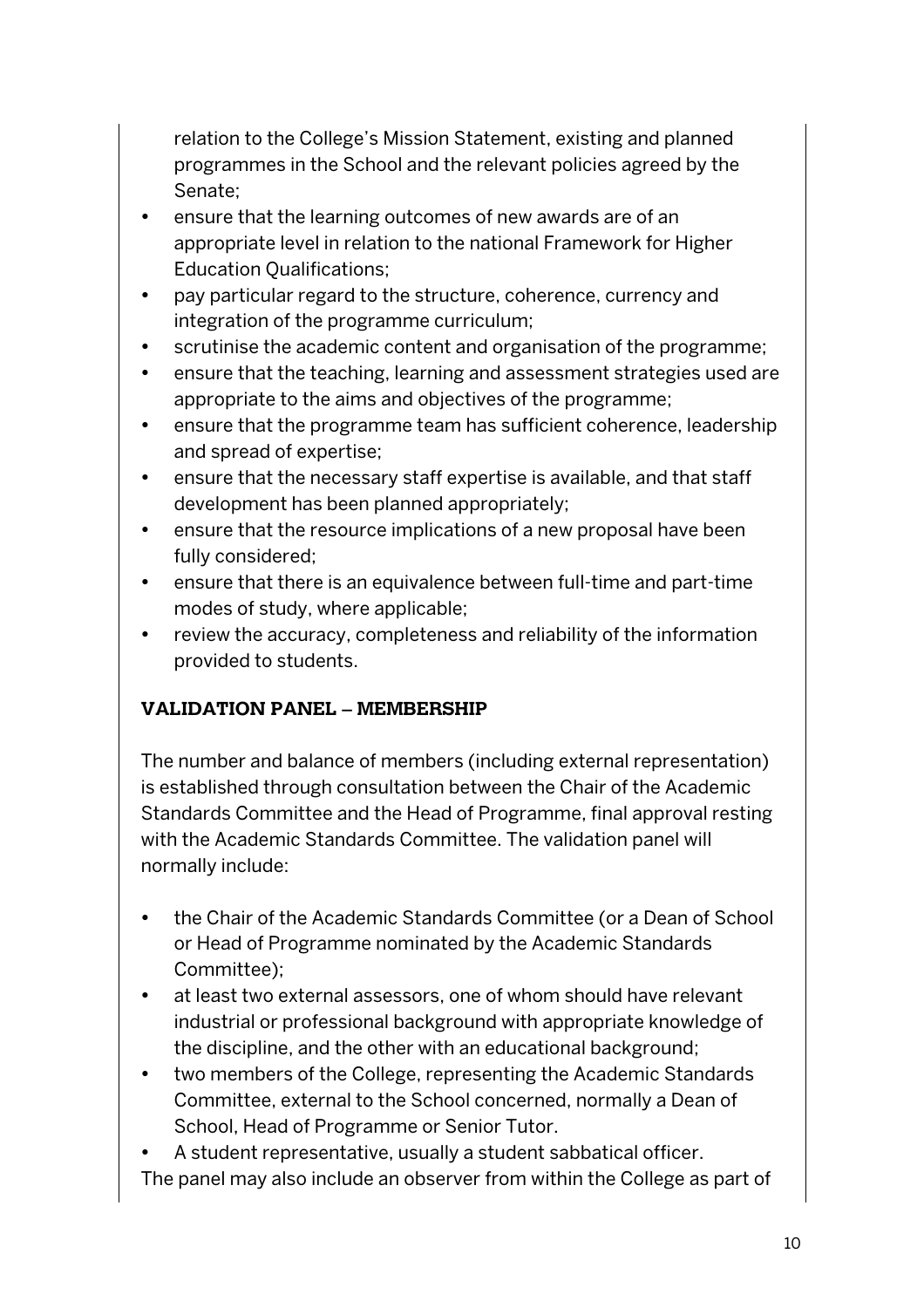the staff development process.

#### **THE ROLE OF EXTERNAL ASSESSORS**

Programme teams are asked to nominate the two external members of the panel themselves, for approval by the Academic Standards Committee. External assessors should be able to take an objective, impartial view of the programme. Recent tutors or External Examiners are therefore not appropriate nominations; an occasional guest lecturer may not be deemed unsuitable.

External assessors are chosen for the relevance of their subject-based knowledge. They may be drawn from another College or University or from the relevant industry or profession. As subject experts, external assessors are asked to comment in particular (but not exclusively) on the currency, coherence and relevance of the curriculum and, for those with an education background, on the proposal's 'fit' with the national Framework for Higher Education Qualifications.

#### **THE ROLE OF INTERNAL ASSESSORS**

Internal assessors are appointed from another School within the College. They provide non-subject specific expertise and will advise on issues such as learning and teaching methods, workload, assessment strategies, and the equivalence of the student experience within the RCA environment.

### **DOCUMENTATION**

As far as possible, documentation should be self-contained and not require extensive reference to other sources. However, additional information may be supplied if panel members make requests in good time. Documentation may differ (in order or emphasis) from that set out below, but it should as a minimum comprise:

- confirmation from the Dean of School that the submission has the academic support of the School and an overview of the context of the programme within the School;
- a brief history of the development process, clearly indicating major decisions and developments and any issues raised at the outline approval stage;
- a draft programme specification, using the College template. This will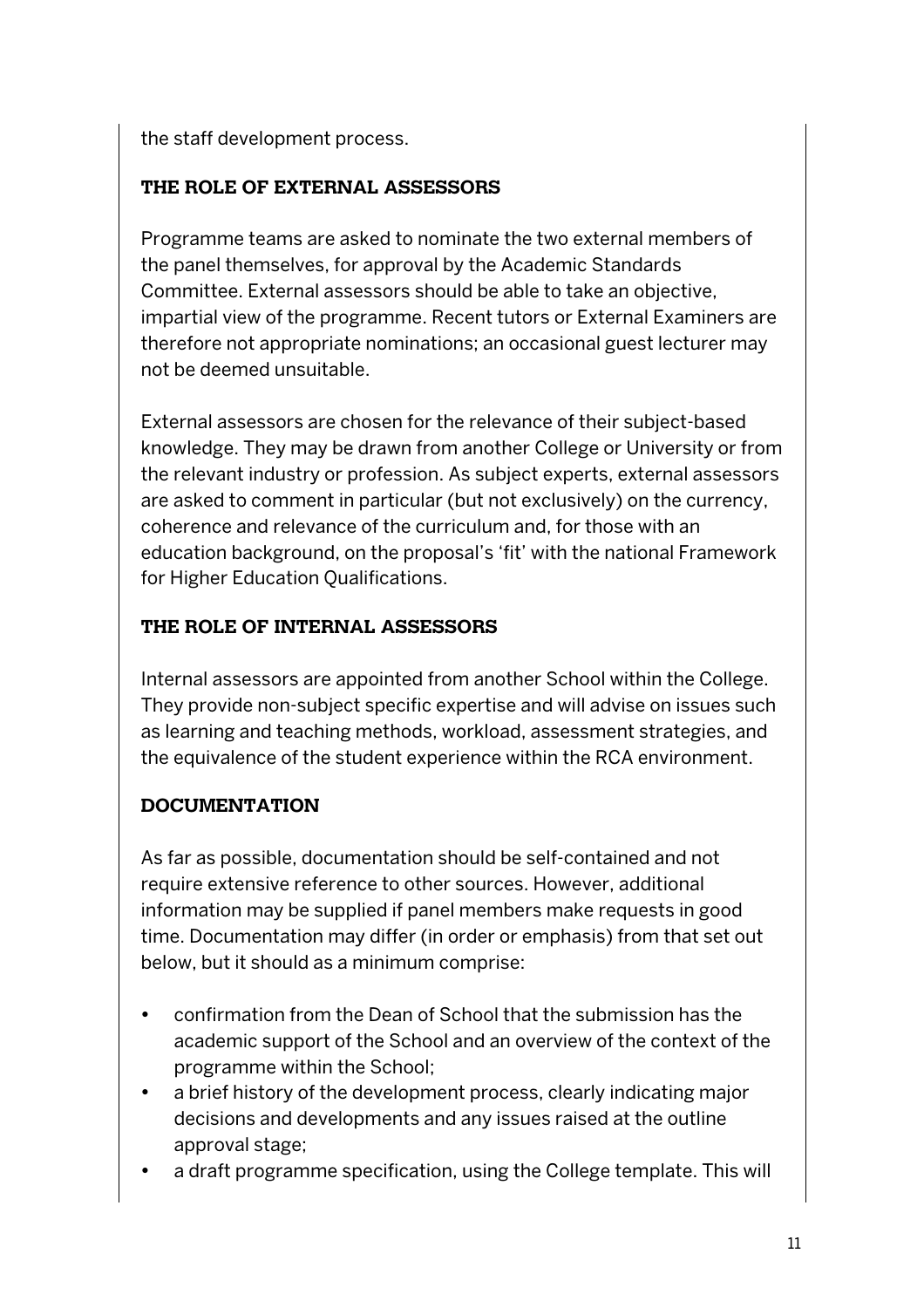include a statement on the programme's aims and learning outcomes, its structure and curriculum, learning and teaching strategies, and the regulations and criteria relating to admission, progression and examination;

- brief syllabus outlines including indicative book lists or equivalent;
- details of staff and staff development policies with particular reference to recent research and professional and scholarly activities;
- details of the management of the programme, the organisation and allocation of responsibilities to staff, arrangements for programme monitoring and evaluation and the mechanisms for seeking student feedback;
- information on the resources available for the programme in sufficient detail to show that the expenditure in relation to all aspects of the programme (including College-wide provision such as learning resources, student welfare and computing provision), accommodation, equipment, educational visits, etc. has been calculated and can be met from the resources likely to be available;
- details of institutional collaboration, if any, with other (educational, industrial, commercial or public service) establishments including, where necessary, Memoranda of Co-operation and full details of the academic and managerial arrangements proposed.

The validation documents should be circulated two weeks in advance of the meeting. The papers should be sent to the Academic Development Office in sufficient time to allow for photocopying (please allow at least two days). The documents should be collated ready for photocopying, i.e. single sided, unstapled, with a title sheet, an index and pages numbers.

Panel members will be invited to request additional information or seek clarification on particular issues before the event.

### **CRITERIA**

The following criteria are normally used:

- the validity and appropriateness of the structure and content of the programme, its coherence and progression, the level of the intellectual demands made on students, its success in meeting its aims and objectives, the appropriateness of its content and its relevance to good professional practice;
- the general subject authority and intellectual quality of the staff as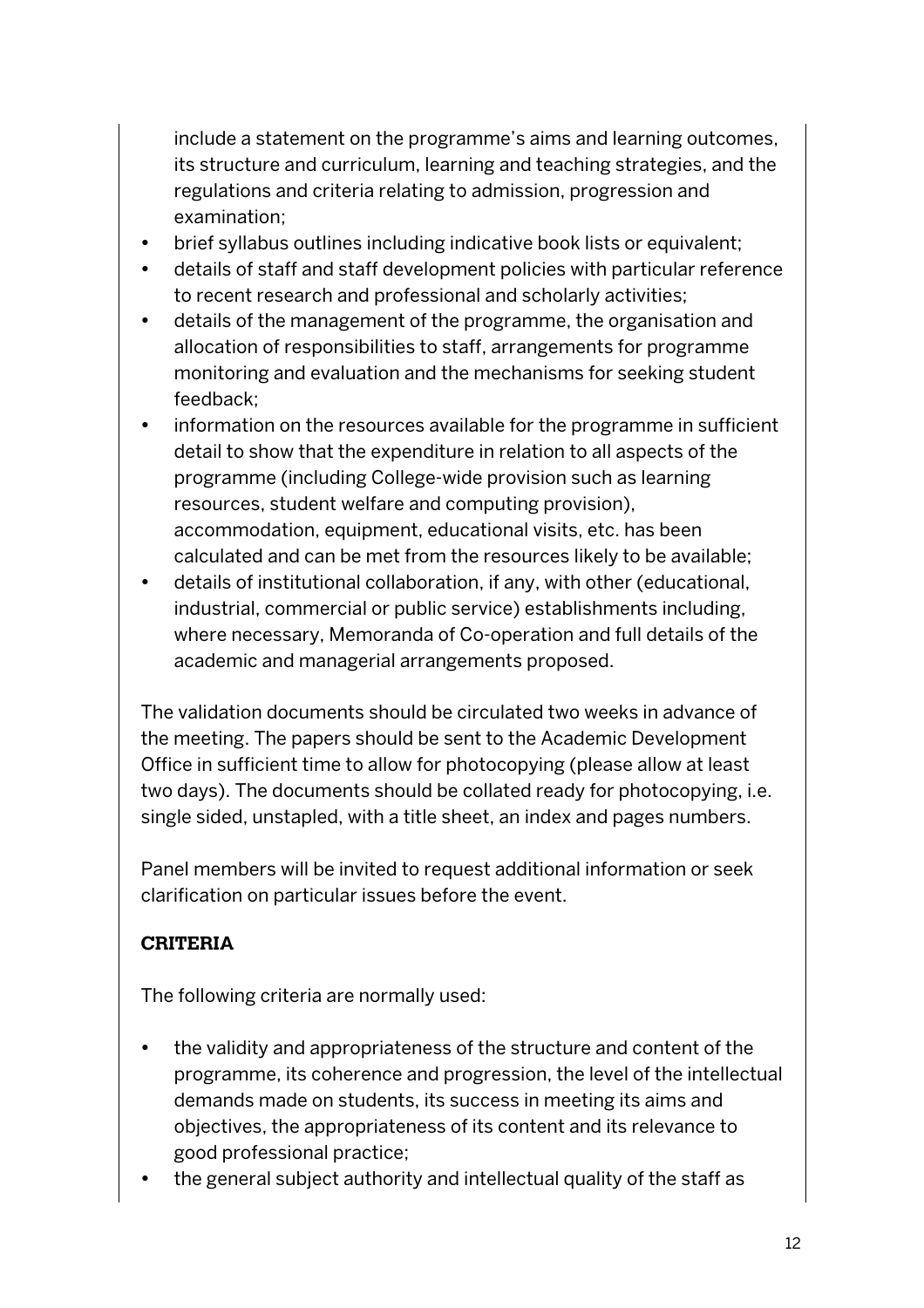demonstrated, for example, by particular research and subject strengths, contribution to the profession through exhibitions, commissions, publications, conference papers, consultancy etc.;

- the ability of the School to monitor, critically evaluate and maintain the standards of the programme, the potential for future development, and the quality of programme leadership and management;
- the level and deployment of resources the appropriateness of staffing, accommodation, technical and learning resources.

#### **MEETING OF THE PANEL**

Detailed schedules will be drawn up by the Secretary to the validation panel in consultation with the Chair and the programme team. This schedule is subject to confirmation or alteration at an early private session of the panel.

Validations are typically half-day events that enable the panel to interrogate the curriculum documents with the programme team. The panel may request to visit the partner institution and/or specialist facilities, where applicable. A further half-day event is normally scheduled later in the academic year, to enable the panel to review the programme team's progress and the final version of the curriculum documents.

A typical timetable for a validation would begin with a private meeting of the panel to set the agenda and identify issues for discussion, followed by a lengthier meeting of the panel and the programme team to discuss the proposal. Typical areas of discussion would include:

- Level of the award and 'fit' with the Framework for Higher Education Qualifications;
- Philosophy, aims and objectives;
- Curriculum currency and coherence;
- Learning, teaching and assessment strategies;
- Resources: staffing, facilities and learning resources.

A final, private meeting of the panel would then precede a concluding meeting with the programme team to outline the outcome of the validation.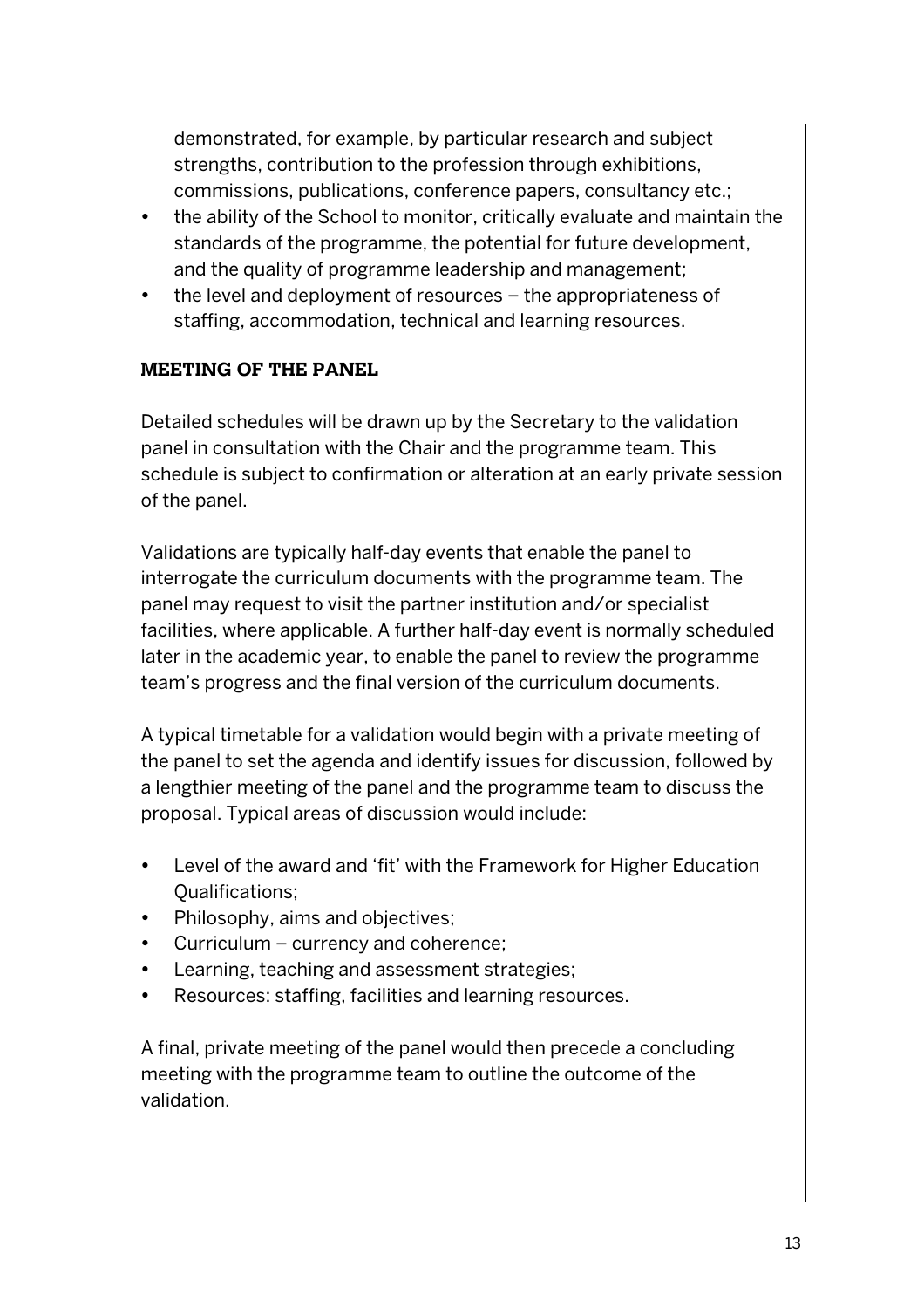#### **OUTCOMES, CONDITIONS AND RECOMMENDATIONS**

A programme may be approved, or validated, for an indefinite period subject to regular reviews (the first of which usually falls within 3 years). Alternatively, the programme proposal may be rejected or the validation may be continued at some later time.

The conclusions of the report of an event will include two types of formal requirement:

- conditions: which the School and/or programme team is required to meet or respond to within an agreed period of time or according to an agreed schedule of actions. It may be specified that certain conditions must be met before students may be enrolled on the programme, for example, finalisation of the programme specification or final agreement between collaborating institutions;
- recommendations: which the School and/or programme team must consider but need not necessarily act upon other than reporting whatever action is taken (together with explanation) to the Academic Standards Committee.

The validation panel will specify a deadline by which the programme team should report to Academic Standards Committee on the actions it has taken in respect of any conditions or recommendations.

The validation report will also identify aspects of programmes of study which are particularly innovative or which represent good practice.

The report of the validation will be circulated to members of the panel for comment before being confirmed. The report is then subject to approval by the Academic Standards Committee, prior to formal agreement by the Senate. Schools should consider and, if appropriate, take action on this finalised report. Academic Standards Committee is required to confirm that any conditions of the validation have been met within the period specified by the validation panel.

### REVALIDATION

The revalidation process is intended to encourage effective and responsive programme development and review whilst enabling the Senate to be assured that the highest educational standards and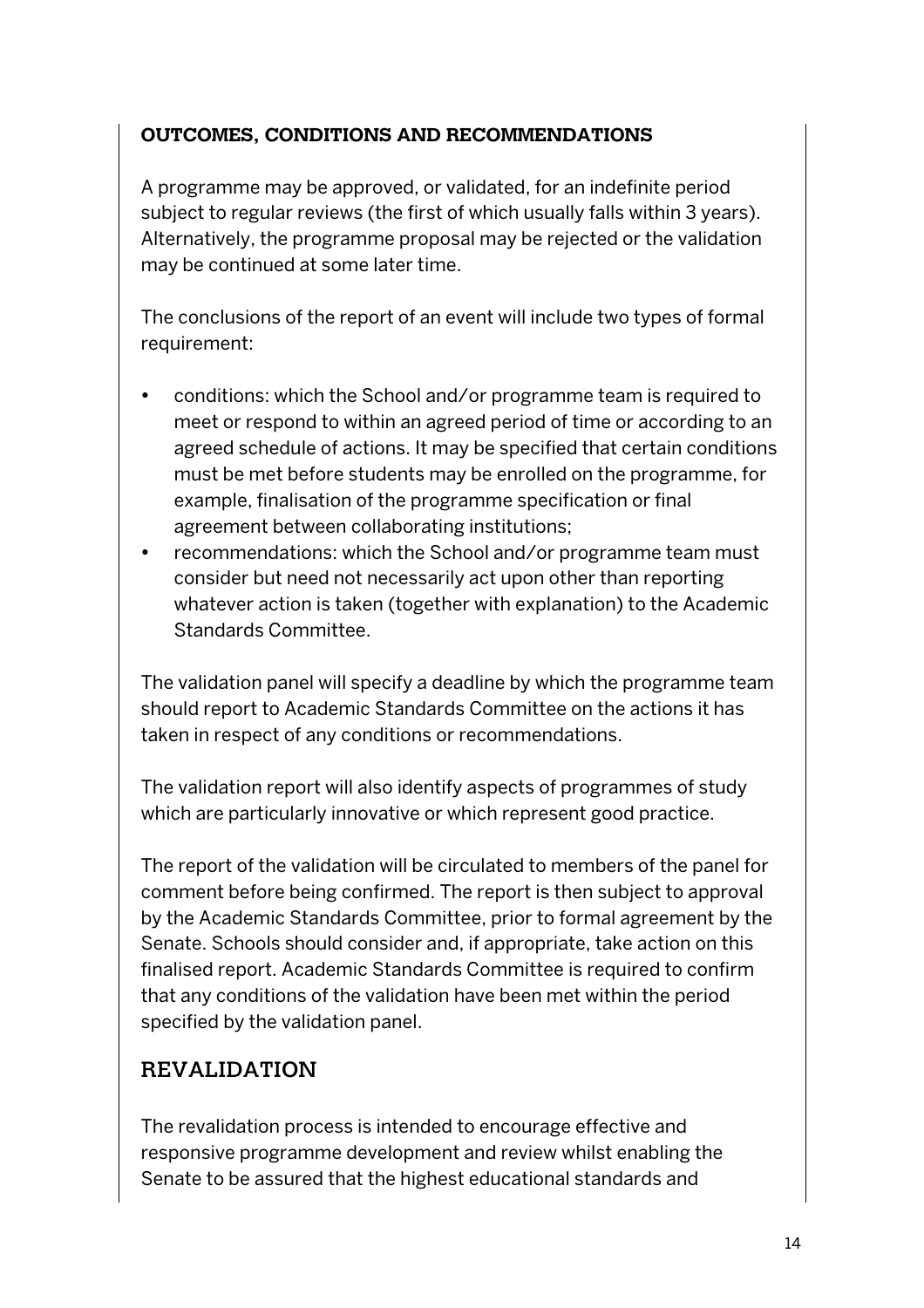relevance of academic provision are maintained and enhanced. The Senate considers that the model of critical and analytical peer review, involving both internal and external colleagues, is the best way of judging the quality and standard of a programme of study (a taught Masters programme, MPhil or PhD programme).

#### **REVALIDATION PANEL AND TERMS OF REFERENCE**

The composition of a revalidation panel, and the roles of its constituent members, is typically the same as that for the validation of a new programme:

- the Chair of the Academic Standards Committee;
- at least two external assessors;
- two members of the College, representing the Academic Standards Committee.

In 2014/15, the panel will also normally include a student representative.

The panel's terms of reference are also identical, although the following items additionally apply:

- ensure that the programme has undergone a sufficiently critical, rigorous and objective annual review and that appropriate academic standards are being maintained and, wherever possible, enhanced;
- with regard to the academic content and organisation of the programme, ensure that student involvement has been given appropriate emphasis;
- ensure that appropriate external advice has been taken and that External Examiners have been appropriately involved and any necessary action arising from their reports has been taken;
- ensure that the resource implications of any change to an existing programme have been fully considered and that resource requirements have been agreed in advance by the Senior Management Team;
- ensure that the philosophy, aims and objectives, together with the overall structure and context of the programme, have been effectively communicated to the students;
- view the students' work and the facilities available to the programme.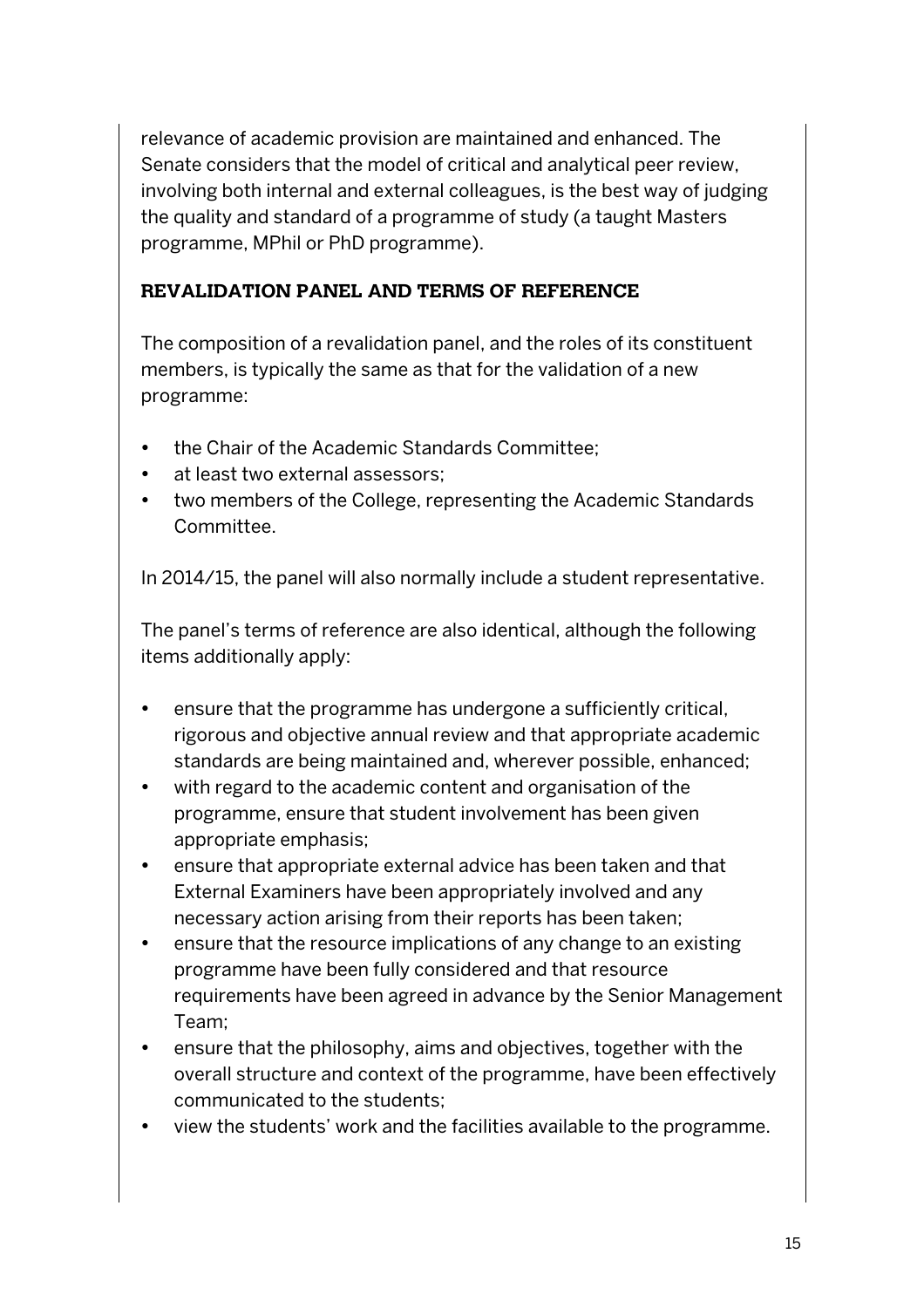#### **DOCUMENTATION**

Documentation may differ (in order or emphasis) from that set out below, but it should as a minimum comprise:

- A brief overview by the Dean of School including:
	- o information on the School context;
	- o the relationship between the programmes within the School;
	- o future plans for the School.
- An overview report by the Head of Programme An analysis of the current status of the programme including:
	- o a brief summary of the history of the programme, indicating major developments;
	- o confirmation of current student numbers;
	- o priorities and aspirations for the future.
- MA Programme:
	- $\circ$  the MA programme specification;
	- o the MA programme handbook;
	- o any additional information provided for students by the programme.
- Research Students:
	- o any additional information provided for research students by the programme team.
- Appendices:
	- o details of the admission process and criteria for entry;
	- o Annual Programme Review reports (minimum of two years);
	- o External Examiners' and Internal Moderators' reports (minimum of two years);
	- o student statistics (provided by the Registry as part of the Annual Programme Review process);
	- o a brief explanation of the programme budget (including external income);
	- o staffing details including the names, position, days per week, curriculum vitae for all contracted staff and details of visiting staff;
	- o summary of graduate destinations (minimum of five years).

The validation documents should be circulated two weeks in advance of the meeting. The papers should be sent to the Academic Development Office in sufficient time to allow for photocopying (please allow at least two days). The documents should be collated ready for photocopying, i.e. single sided, unstapled, with a title sheet and an index.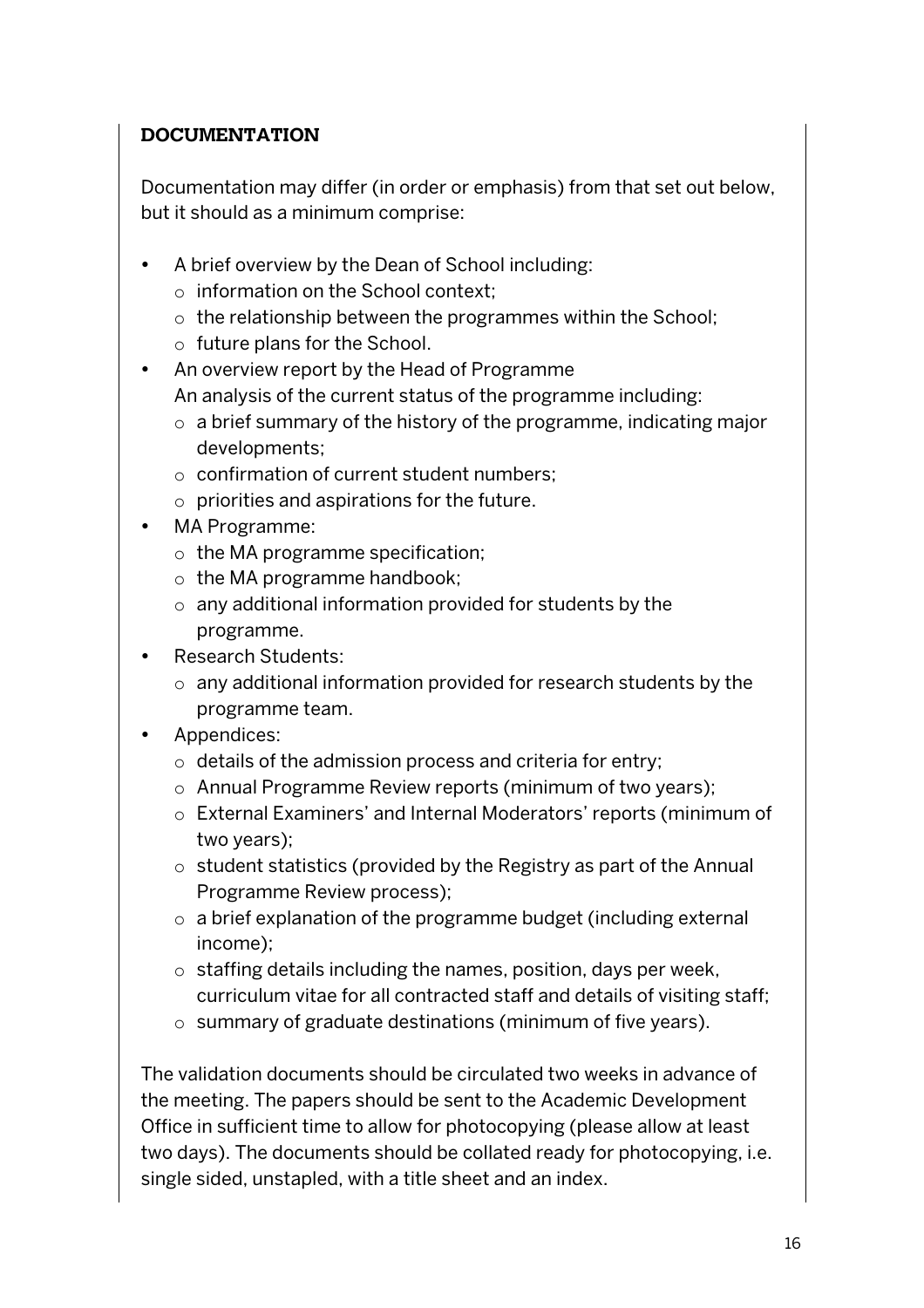Panel members will be invited to request additional information or seek clarification on particular issues before the event.

# **CRITERIA**

The following criteria are normally used:

- the validity and appropriateness of the structure and content of the programme, its coherence and progression, the level of the intellectual demands made on students, its success in meeting its aims and objectives, the appropriateness of its content and its relevance to good professional practice;
- the general subject authority and intellectual quality of the staff as demonstrated, for example, by particular research and subject strengths, contribution to the profession through exhibitions, commissions, publications, conference papers, consultancy etc.;
- the ability of the School to monitor, critically evaluate and maintain the standards of the programme, the potential for future development, and the quality of programme leadership and management;
- the level and deployment of resources the appropriateness of staffing, accommodation, technical and learning resources;
- the effectiveness of the learning process the quality of teaching and the performance of students as measured by programme work, studio work, projects, examinations, and through the principles and processes of assessment.

#### **RESEARCH PROGRAMMES**

The panel will also consider the arrangements for supporting reseach students (MPhil and PhD) in addition to the review of the MA programmes. Validation panels will receive College, School and programme-level documents relating to research students and will have the opportunity to meet with a small number of research students.

Research programmes are not formally part of the College's validation process in the same way as MA programmes but validation panels will be invited to make suggestions or recommendations for improvements.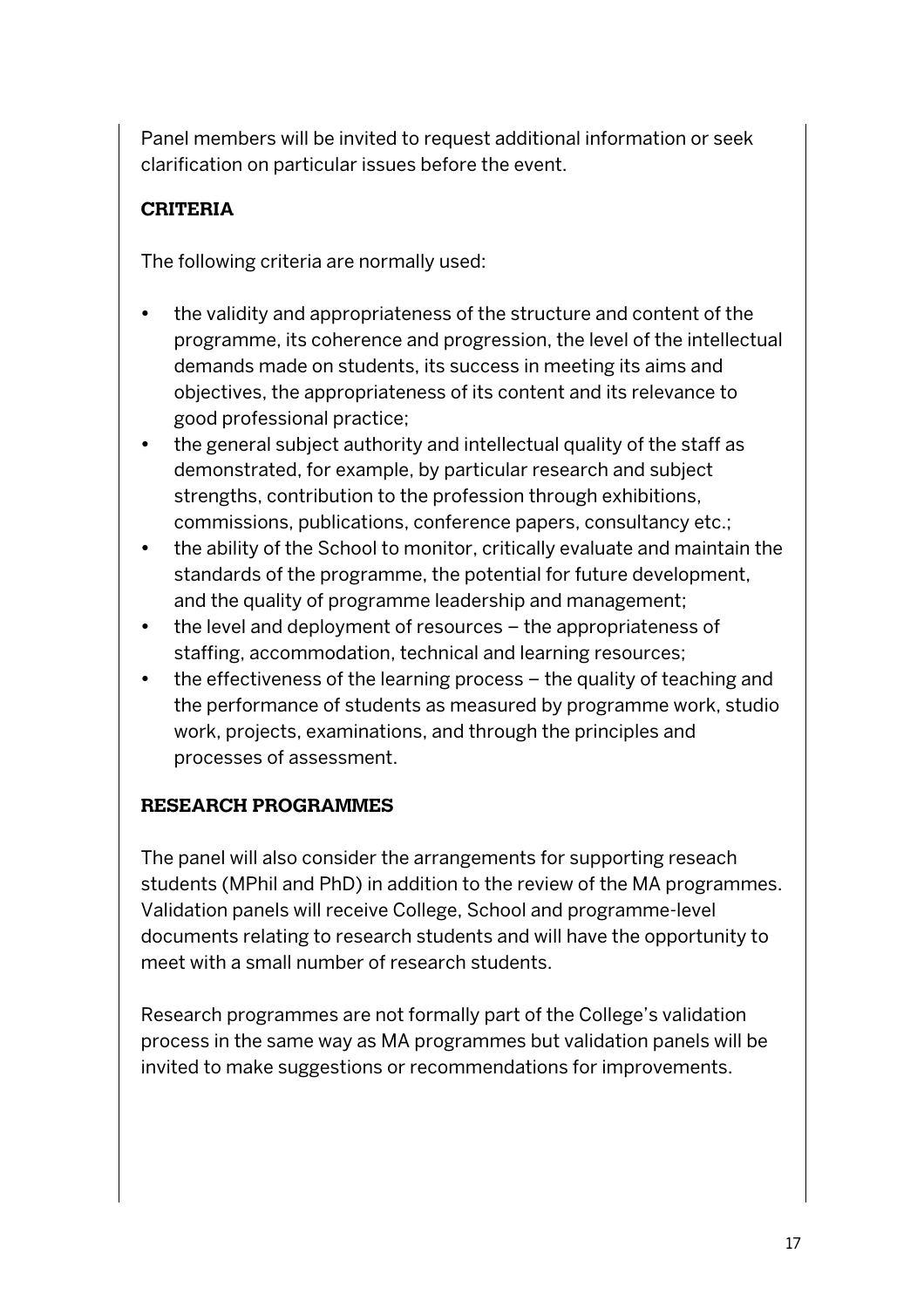#### **MEETING OF THE PANEL**

Detailed schedules will be drawn up by the Secretary to the validation panel in consultation with the Chair and the Head of Programme. This schedule is subject to confirmation or alteration at an early private session of the panel.

During the event, validation panels will consider College and programmelevel documentation and may see programme and School facilities, teaching materials, studio work, project briefs, student project reports and examples of present and past students' work, Critical & Historical Studies dissertations or other types of written work as appropriate. One member of the panel (usually the Chair) will have responsibility for reviewing the programme's student records to ensure that written feedback to students is in compliance with good practice agreed by the Senate. The panel will meet both academic and technical staff and will have the opportunity to talk informally with students. There will also be a private meeting with 6-8 student representatives to enable them to comment on the content, delivery and operation of the programme of study and their experience of the College.

A typical timetable for a revalidation is as follows:

| $9.30$ am – 10.15am     | Private meeting of the revalidation panel                                                                                                          |
|-------------------------|----------------------------------------------------------------------------------------------------------------------------------------------------|
| $10.15$ am - 11.45am    | Meeting of revalidation panel and the<br>programme team                                                                                            |
| $11.45$ am – $12.00$ pm | Private meeting of the revalidation panel                                                                                                          |
| $12.00pm - 1.00pm$      | Meeting of the revalidation panel with student<br>representatives                                                                                  |
| $1.00pm - 2.00pm$       | Working lunch for the revalidation panel                                                                                                           |
| $2.00pm - 2.30pm$       | Tour of programme facilities                                                                                                                       |
| $2.30pm - 3.30pm$       | Review of student work and student files                                                                                                           |
| $3.30pm - 4.30pm$       | Meeting of revalidation panel and the<br>programme team                                                                                            |
| $4.30$ pm – 5.15pm      | Private meeting of the revalidation panel to<br>agree the main themes of the draft report and<br>the conclusion, conditions and<br>recommendations |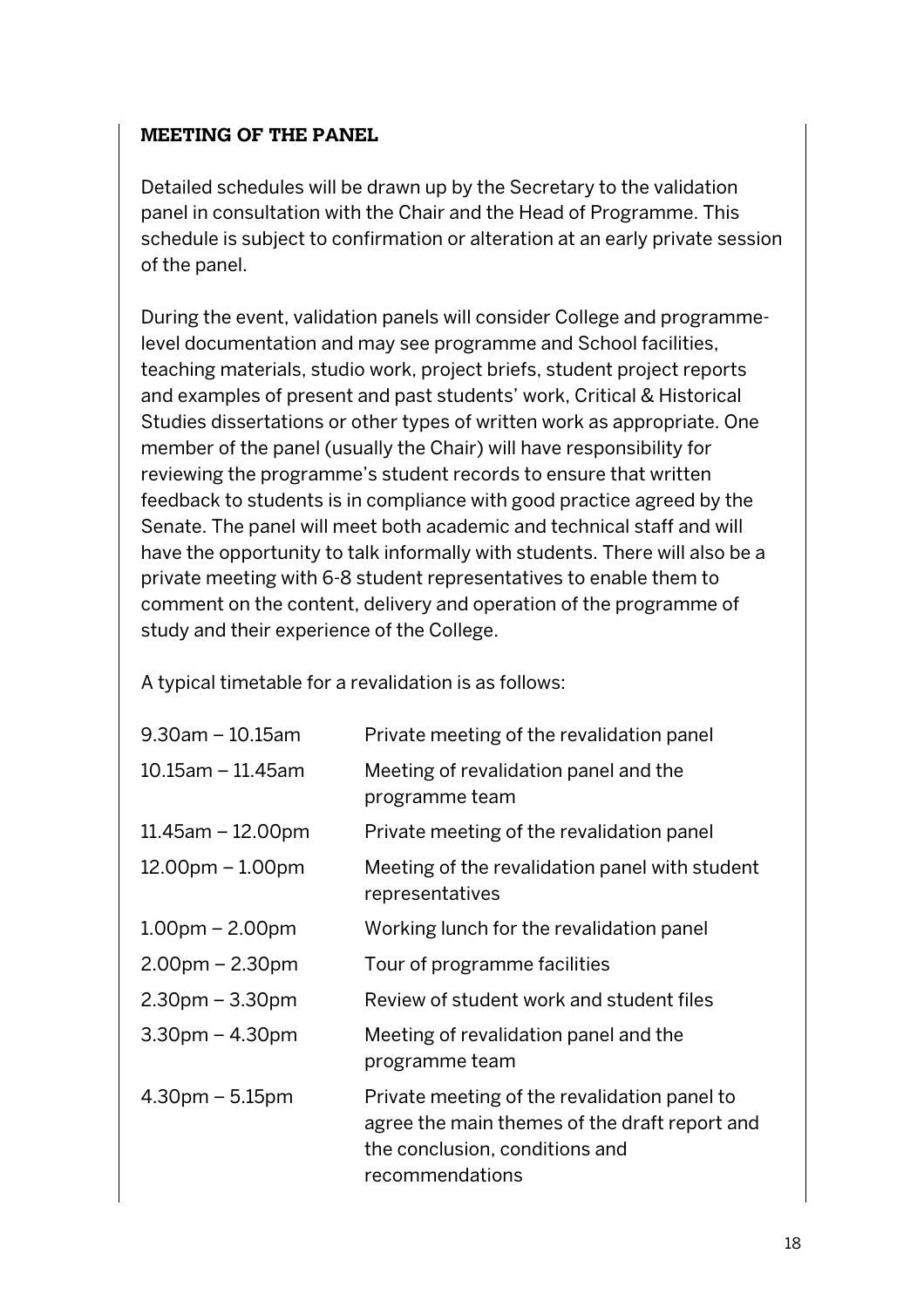5.15pm – 5.30pm Summary meeting of the revalidation panel and the programme team

ASC has the discretion to extend revalidations to two days, for example in cases where major changes to the MA curriculum are proposed or where the programme involves a partnership with another institution.

### **OUTCOMES, CONDITIONS AND RECOMMENDATIONS**

An MA programme may be revalidated for a period of up to six years (subject to the submission of Annual Programme Reviews). Alternatively it may be agreed that the programme should not be validated or revalidated in its present form or that the event should be continued at some later time. The validation panel may also make suggestions or recommendations relating to the programmes for research students.

The conclusions of the validation report will comment on the quality and standard of the programmes of study and may include recommendations for action to remedy any identified shortcomings and for the further enhancement of quality and standards. There are two types of formal requirement:

- conditions: which the School and/or programme staff are required to meet or respond to within an agreed period of time or according to an agreed schedule of actions. It may be specified that certain conditions must be met before the next intake of students may be enrolled on the programme;
- recommendations: which the School and/or programme staff must consider but need not necessarily act upon other than reporting whatever action is taken (together with an explanation) to the Academic Standards Committee.

The validation panel will either specify a deadline by which the programme should report to Academic Standards Committee on the actions it has taken in respect of any conditions or recommendations, or it will agree that this responsibility can be discharged within the Annual Programme Review process.

The validation report will also identify aspects of programmes of study which are particularly innovative or which represent good practice.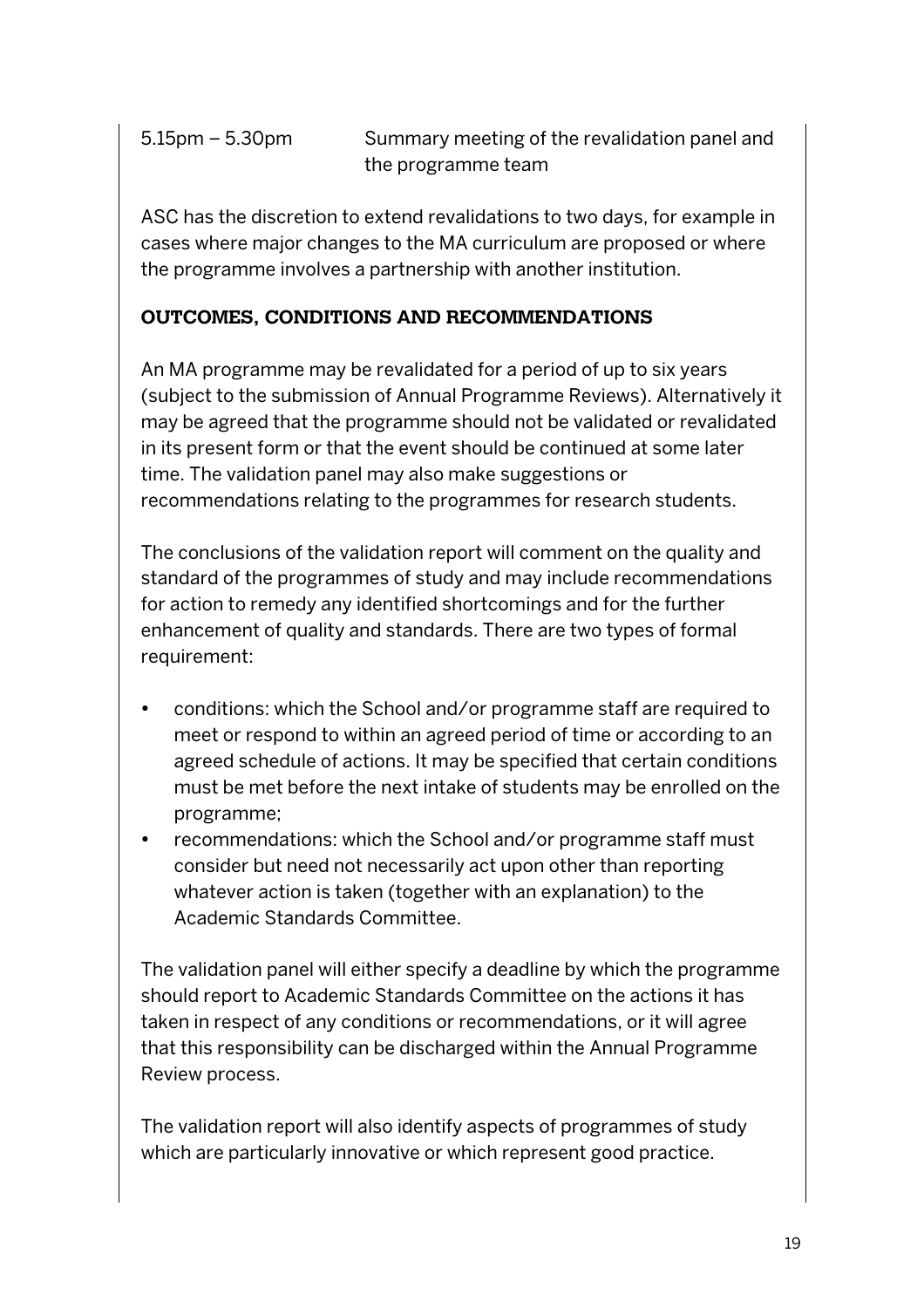The report of the validation will be circulated to members of the panel for comment before being confirmed. The report is then subject to approval by the Academic Standards Committee, prior to formal agreement by the Senate. Schools should consider and, if appropriate, take action on this finalised report. Academic Standards Committee is required to confirm that any conditions of the revalidation have been met before admitting the next cohort of students.

# INTERIM REVIEW

Interim review is a new process that has been introduced for 2014/15. Its purpose is to enable ASC to address academic concerns at a programme or School level, over and above revalidation and Annual Programme Review.

ASC has the discretion to trigger an interim review if it identifies a significant matter of concern. This might be:

- an External Examiner stating that the standards set for the awards are not appropriate for qualifications at this level;
- in the annual student survey, an overall student satisfaction rate of less than 70%, or a concern about responses within any of the categories in the survey;
- the non-submission of an Annual Programme Review.

If a programme, or an aspect of a programme, is identified as of academic concern, the following measures will be taken:

- The relevant Dean of School and/or Head of Programme will be required to attend ASC to discuss the issue(s) identified. At this point, if ASC is confident that the concern is a) unwarranted or b) being satisfactorily addressed, then no further action will be taken and the School and/or programme would no longer be considered as a concern.
- If ASC feels that the concern is significant, or that the actions developed to address the concern are insufficient, ongoing monitoring will take place, with the Dean of School and/or Head of Programme being required to attend future meetings of ASC to discuss the issue(s). The School/programme will continue to be considered an academic concern and be included as a standing item in the list of ASC actions.
- If, after this second discussion, ASC is still unconvinced as to the definition or delivery of actions to address the concern, a revalidation will be convened.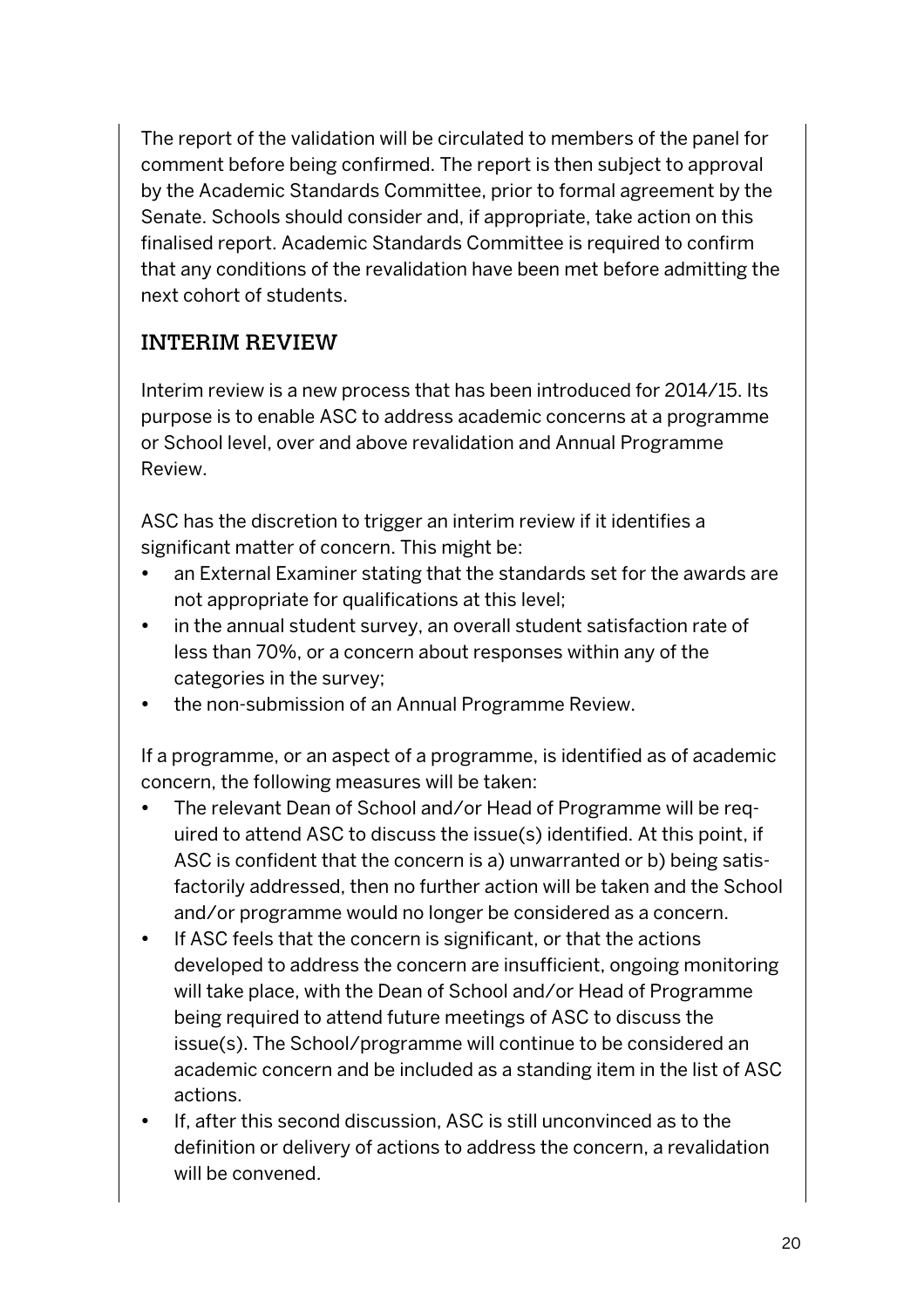# MODIFICATIONS TO EXISTING PROGRAMMES

The College recognises that periodic changes will be made to approved programmes of study in the light of student feedback, External Examiner reports, the Annual Programme Review process and developments in the professional and educational context of each subject area. For procedural purposes, such modifications to programmes are classified as **minor** or **major**, and are defined below.

A **minor modification** is a change to the content or organisation of a programme that has only a limited impact on the experience of students on that programme. An example of a minor modification would be a change to the length or structure of the workshop induction programme, or an alteration in the balance between a programme's structured project programme and the time given to students for personal research.

A **major modification** is one that leads to a significant change in the experience of students on the programme, particularly where the aims and learning outcomes of the programme are affected. Major modifications would typically include proposed alterations to:

- the planned duration of a programme;
- a programme's title or the nature of the award on offer (for example, from an MA to an MPhil);
- the overall structure of a programme or its system of assessment (including the form, process and/or operation of assessment);
- the operation and delivery of a programme (for example, where a collaboration with another institution or organisation, or a part-time or distance learning route, is proposed).

Major modifications would also include the addition to a programme of:

- specialisms or routes;
- platforms, pathways or themes.

The cumulative effect of a number of minor modifications may be deemed by the Academic Standards Committee to constitute a major modification if the overall nature of the programme is altered.

Proposed alterations to programmes should be first approved by the relevant programme committee, which includes both staff and student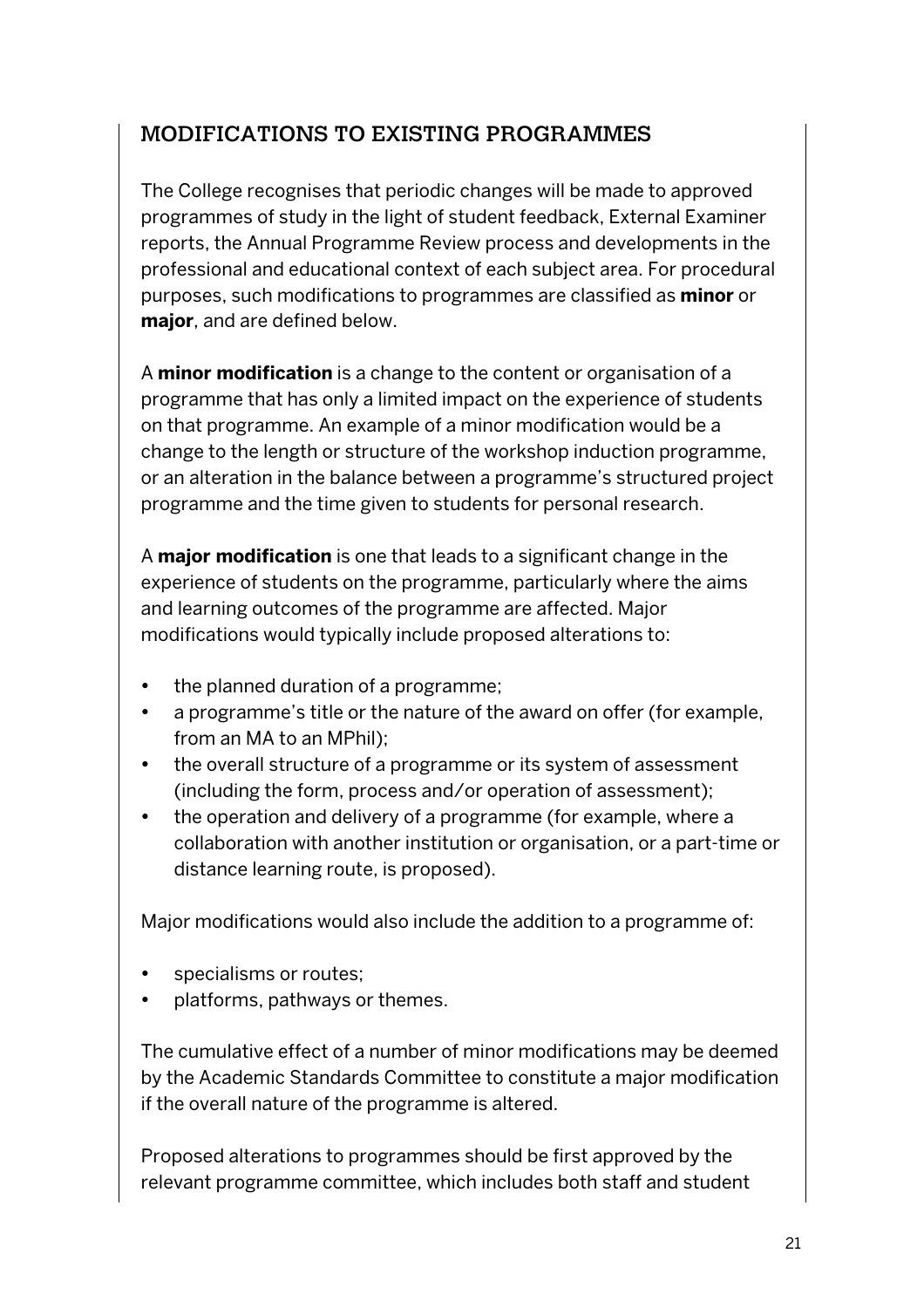representation, and by the School Leadership Team (in the case of major modifications). All programme modification proposals should then be submitted to the Academic Standards Committee for consideration, although minor modifications will normally only be presented via the Review process for information. It is possible that ASC will decide that major modifications will entail a revalidation event.

Further advice on the approval process, and what constitutes a minor/major modification, can be sought from the Academic Development Office.

# COLLABORATIVE PROVISION

The College has entered into collaborative or partnership arrangements which enable it to provide access to facilities, resources and academic expertise which are beyond its range, and thereby make it possible to deliver programmes of study and research in these areas. The partnership arrangement with the Victoria and Albert Museum, for example, provides access to historic collections, curatorial, conservation and scientific expertise, technical facilities and research resources which could not be provided other than through partnership with a major museum.

### **DEFINITIONS**

**Dual award**: collaborative arrangements under which two or more awarding institutions together provide programmes leading to separate awards of both, or all, of them.

**Partnership**: an agreement to collaborate with another institution, usually one which does not hold degree awarding powers.

**Validation**: the process by which an awarding institution judges that a programme developed and delivered by another institution is of an appropriate quality and standard to lead to one of its awards.

Current collaborative arrangements are:

**Dual award:** The Innovation Design Engineering and Global Innovation Design programmes offer a dual award with Imperial College London. Students are registered with, and are eligible to receive awards from, both institutions – the MA(RCA) and the MSc of Imperial College.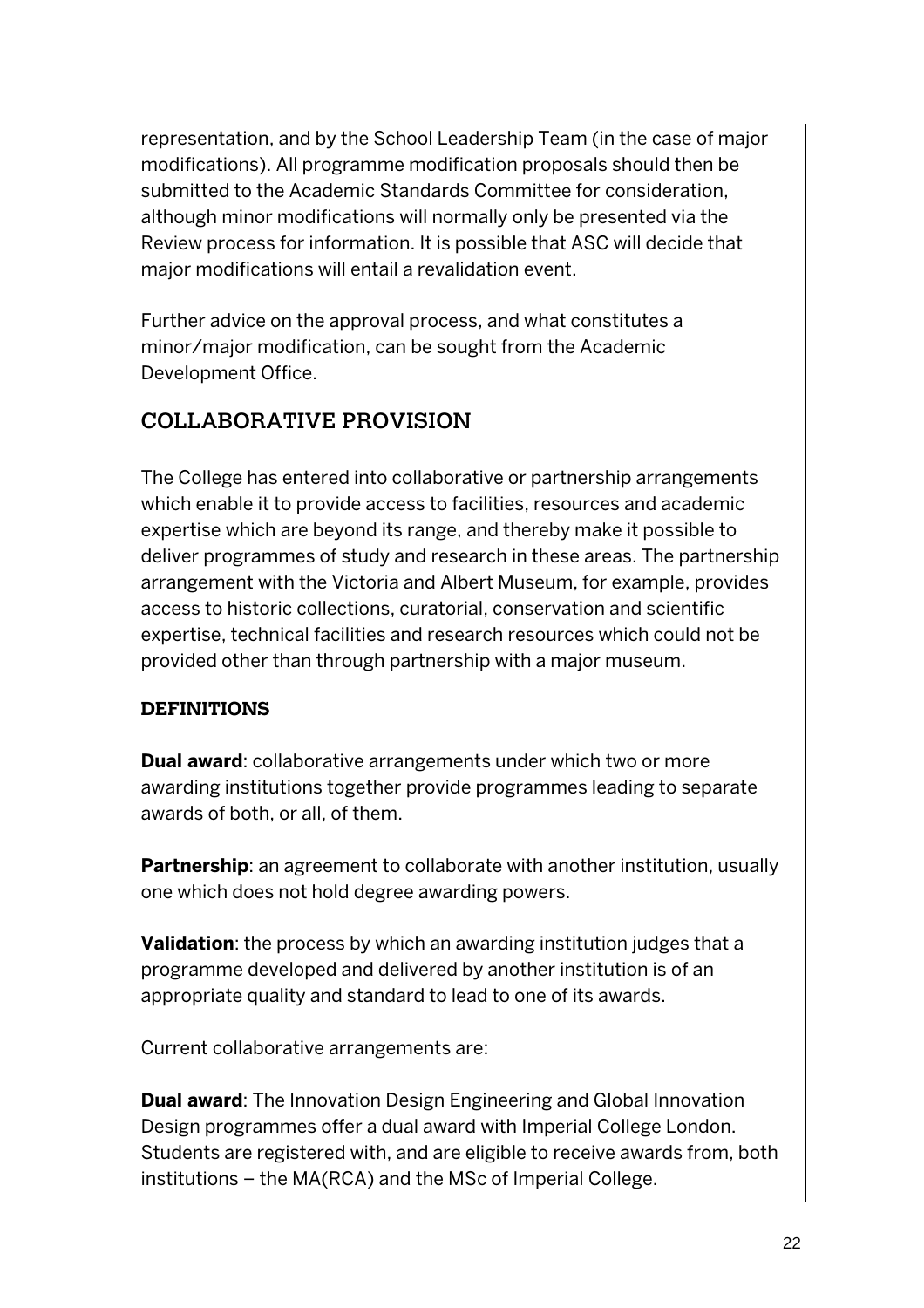**Partnership agreements**: The History of Design programme offers a joint MA in History of Design and MPhil and PhD programmes with the Victoria and Albert Museum.

**Validation**: The College validates the National Film and Television School's MA in Film and Television.

The Senate of the College is responsible for the quality and standard of programmes and awards delivered through collaborative arrangements. All collaborative arrangements are, therefore, considered in the context of the RCA's strategies and policies for fulfilling its responsibilities for all its awards, irrespective of the mode or place of study.

All new collaborative development proposals should be consonant with the College's Mission Statement and Strategic Plan.

The academic standards of all awards made under a collaborative arrangement should meet the expectations of the Framework for Higher Education Qualifications in England, Wales and Northern Ireland, should be comparable to awards for programmes delivered by the College, and should be comparable with any relevant benchmark information recognised within the UK.

All collaborative arrangements must meet the precepts of the UK Quality Code on 'Managing higher education provision with others' (section B10), which specifies that the procedures for assuring quality and standards of collaborative arrangements should be as rigorous, secure and open to scrutiny as those for programmes of study provided wholly within a single institution.

#### **EXPRESSION OF INTEREST FOR COLLABORATIVE ARRANGEMENTS**

Academic planning and resource approval is the responsibility of the Senate. All new proposals for collaborative arrangements must first receive approval by Academic Standards Committee (ASC) before being scrutinised by the College's Senior Management Team (SMT); if those committees agree, the proposal will then be submitted to the Senate for approval to proceed to full validation.

If you have an idea for a new collaborative arrangement (partnership, dual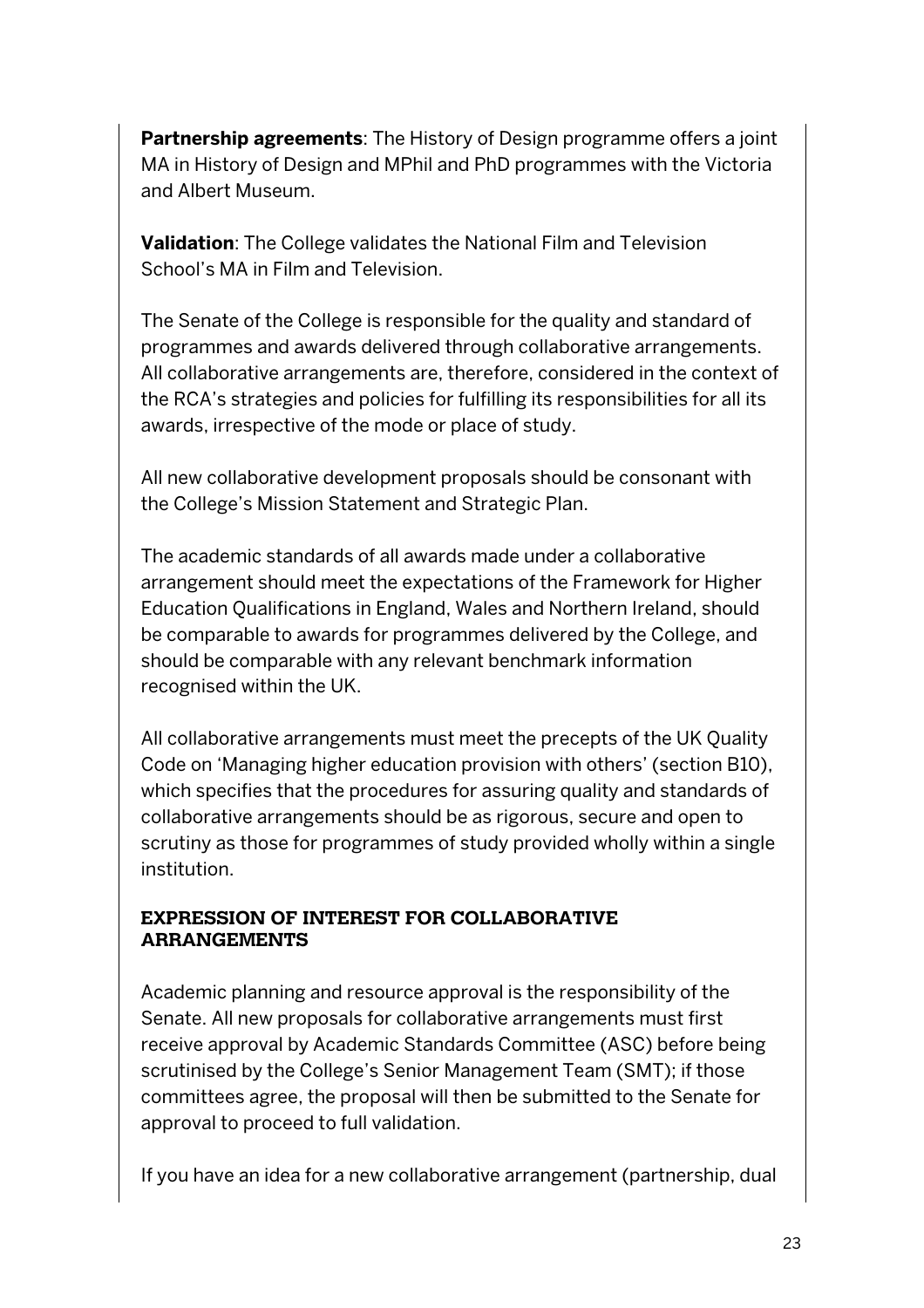award or validation), you should in the first instance complete the 'Expression of Interest' template, available from Space. The purpose of this form is to enable ASC to evaluate the academic and business case for the proposed development; including consideration of its 'fit' with the College's Mission and Strategic Plan, an analysis of its likely market and a summary of the resource requirements. It should be accompanied by a finance plan that enables applicants to model cost and revenue options dynamically in both the short and longer term, and thus to make a business case for the proposal.

ASC and SMT will consider the expression of interest and will decide whether the proposal:

- has outline approval to be presented to the Senate with a recommendation to proceed to validation, subject to further scrutiny by ASC of the academic content of the programme of study (see below);
- requires further work for presentation before outline approval can be given;
- proposal is not approved.

#### **PARTNERSHIP APPROVAL**

Partnership review is a process through which the RCA considers whether a potential new partner shares similar values to those of the College. It is undertaken in association with the potential partner and is designed to enable both organisations to satisfy themselves that collaboration at an institutional level will be harmonious, fruitful and beneficial to future students and the organisations themselves. In this context it is important to note that potential partners are offered the opportunity to conduct such a review of the RCA.

The form the partnership review process will take will be informed by a risk assessment of the proposed partner by the Academic Standards Committee. Whether a review is by documentation alone or by a visit to the partner organisation will be influenced by the level of risk associated with the proposed partnership. It is anticipated that most proposals would be capable of review by documentation alone, with visits reserved for high-risk proposals.

It is recognised that potential partners vary in nature and standing and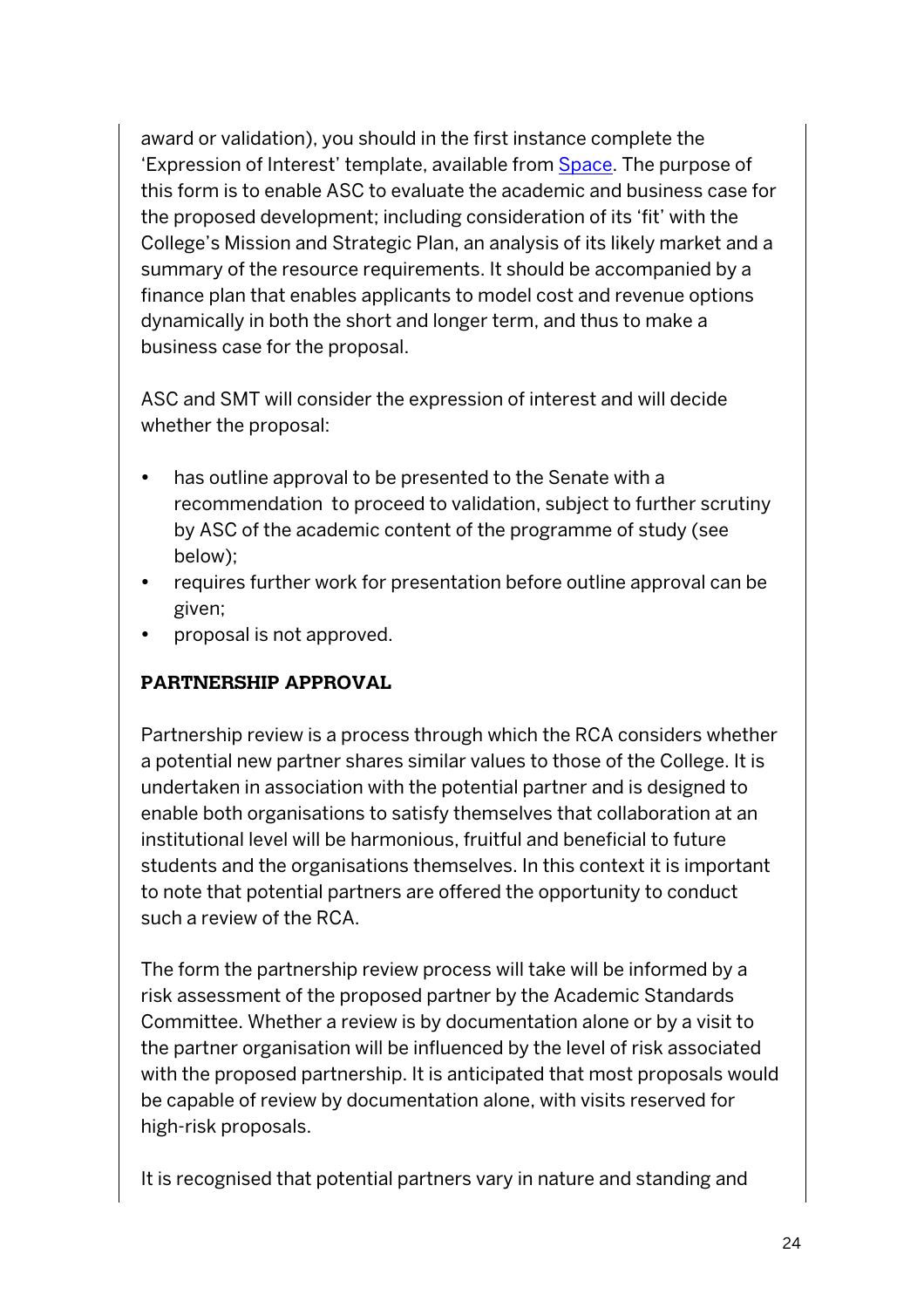that some proposals will be deemed low risk due to the partner's characteristics. Nevertheless it is essential that due diligence applies to all proposals, and hence a certain level of scrutiny is essential however prestigious the potential link. The UK Quality Code (Section B10, page 3) states that there is a need for 'a conscious formality in some aspects of the management of a collaborative relationship, which may sometimes seem to run counter to the notion of the equality of the partners'. That formality 'offers protection to all, students as well as collaborating organisations, and its adoption in this spirit should help to bolster, not undermine, mutual confidence in the operation of partnerships.'

Whether the review is by documentation alone or with an additional visit, the underlying principles are the same. The review will examine whether the potential partner has an infrastructure in place to deliver a high quality learning experience for students comparable in standard to that provided by the College. The review will also consider the academic, financial and legal aspects of the potential partnership, at institutional level. Note will be taken of relevant strategies, policies and practices.

The potential partner will be asked to provide documentation in respect of:

- Legal status Memorandum and Articles of Association;
- Financial standing the last three years' audited accounts;
- Academic standing and infrastructure organisational infrastructure; mission, aims and objectives; scope of activities; standards/levels of provision; quality assurance and enhancement policies and procedures; learning resource infrastructure; student experience.

As well as considering the ability of potential partners to contract, and confirming financial probity, the review will consider:

- The partner's organisational arrangements and infrastructure;
- How standards are maintained;
- The partner's strategic approach to, and arrangements, for quality assurance and enhancement;
- The effectiveness of the learning infrastructure provided by the partner;
- The student experience and how this is provided and ensured

The review panel will normally consist of: the Pro-Rector (Academic), the Academic Registrar, the Head of Programme proposing the collaborative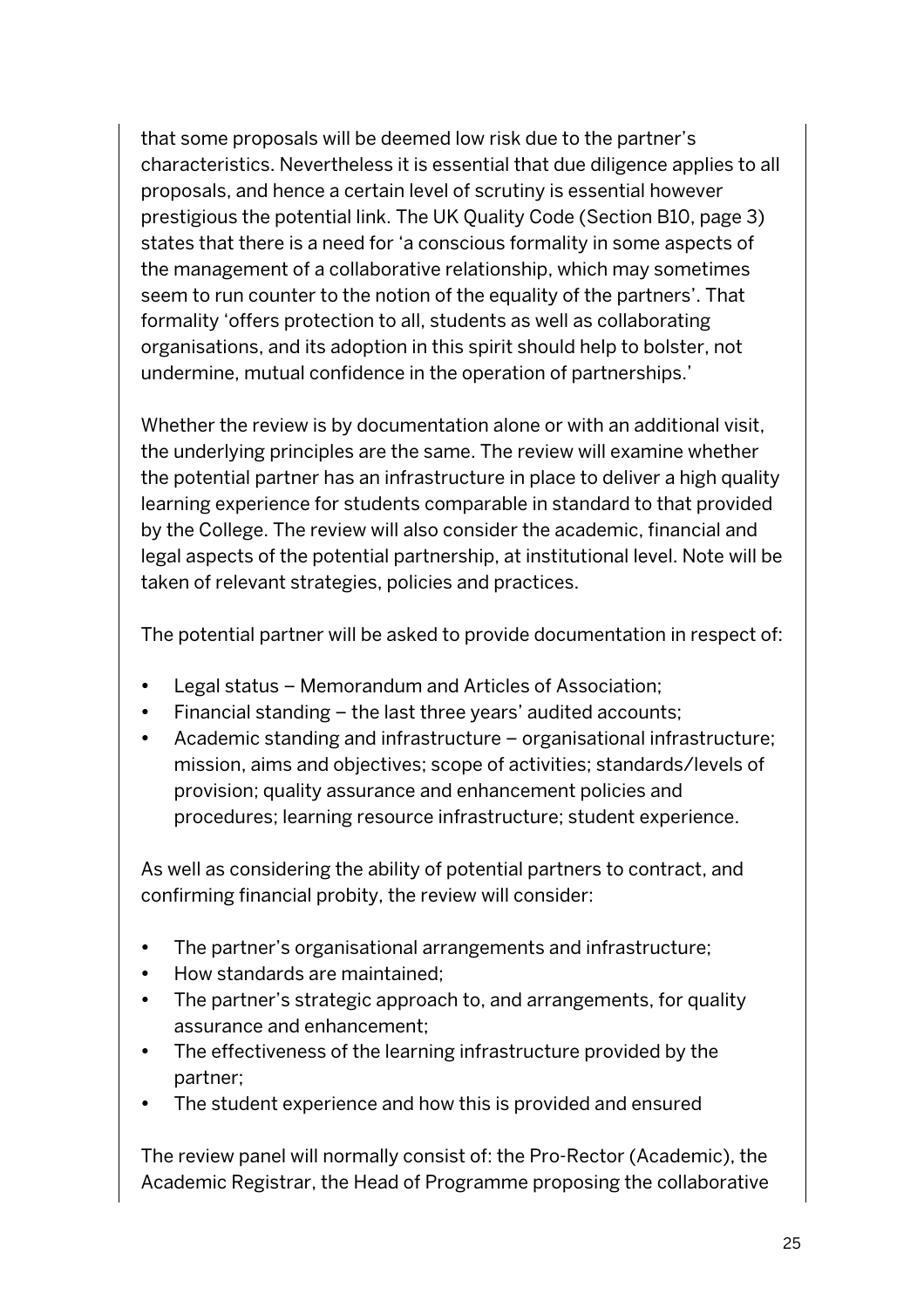arrangement and a member of the Academic Standards Committee who is independent of the proposed partnership. Other members of staff may be consulted as required and it may be necessary to consult with the College's lawyers to satisfy the panel with regard to the proposed partner's financial probity and capacity to contract. For a documentationonly review, reviewers may request additional documentation and/or recommend a review visit.

Where a proposed partnership is deemed high risk – for example, with a private sector organisation or an overseas educational provider – a review visit must be undertaken in addition to receipt of the documentation listed above. In such instances the potential partner will be asked to provide the necessary facilities for the review to be conducted (such as a suitable meeting room, availability of staff, and access to additional documents).

A member of the Academic Development Office will act as secretary to the review panel. A report of the review will be submitted to the Academic Standards Committee outlining conclusions and further actions and recommending one of the following:

- that the proposed partnership can proceed;
- that the proposed partnership can proceed, subject to the satisfactory resolution of any issues requiring further clarification;
- that the proposed partnership should not proceed at this time.

Note: if the financial and/or legal requirements are not met then the partnership cannot proceed.

Partnership approval will be subject to periodic review as specified by the review panel.

#### **PARTNERSHIP REAPPROVAL**

All collaborative partnerships are subject to periodic review, at least once every six years, to enable the College to ensure that the partnership continues to be operationally effective and strategically beneficial. Partnership re-approval is normally a documentation-only process; a site visit may be agreed, however, in the case of high-risk collaborations or where a recent programme revalidation has indicated particular areas of concern. The re-approval process may also be brought forward in the event that significant concerns about the partnership emerge from other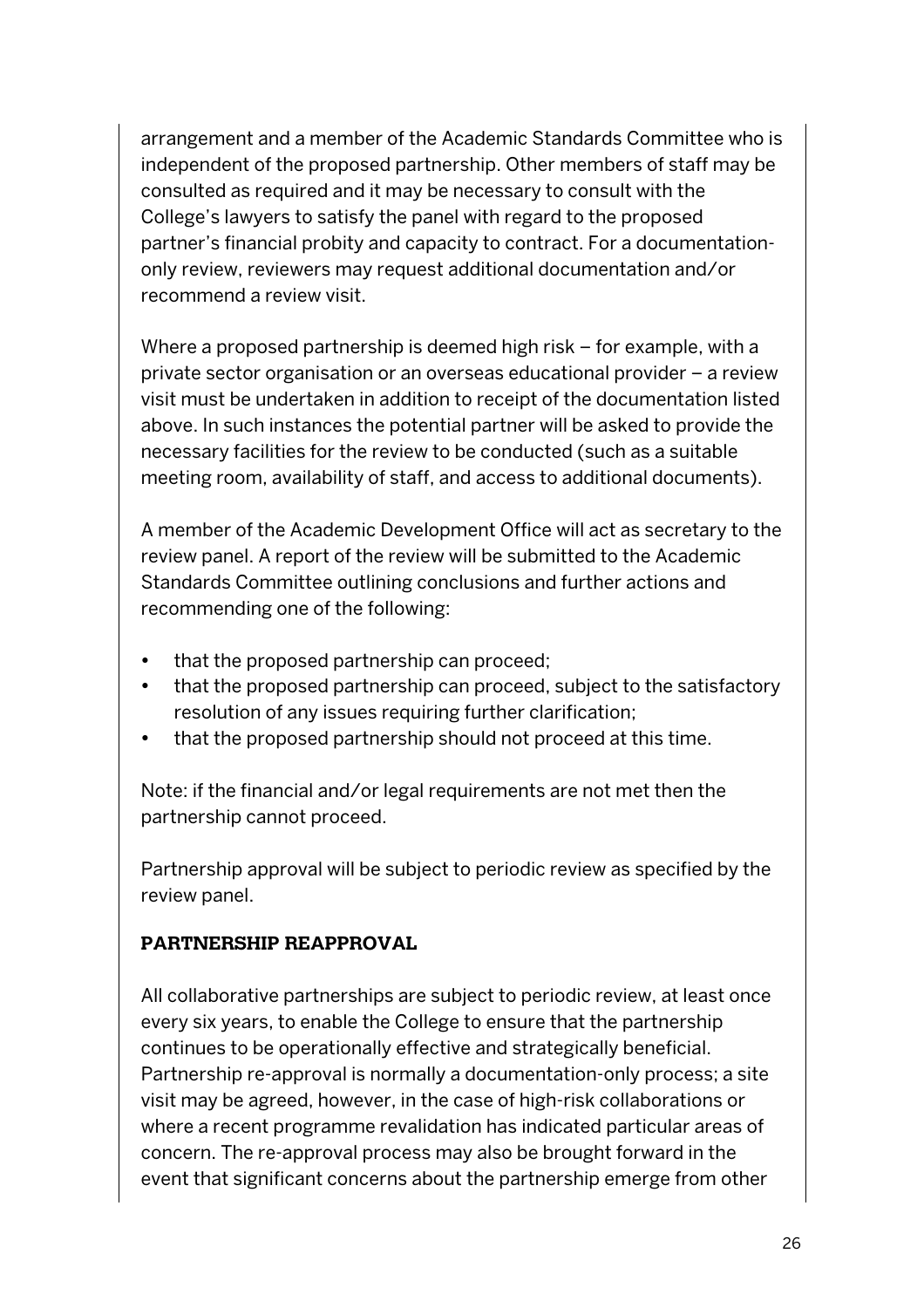sources. Re-approval will normally be timed to coincide with either the relevant programme revalidation, the review of an associated Memorandum of Cooperation or Written Agreement between the RCA and the partner institution, or the review of the validation fee charged by the College.

Approximately six months prior to the re-approval date, the Academic Development Office will ascertain whether re-approval is sought by both the College and the partner institution itself. If not, then processes for withdrawal must be put in place, as stipulated in the associated Memorandum of Cooperation or Written Agreement.

Where re-approval is sought, the Academic Development Office will contact the partner institution with a series of due diligence enquiries relating, inter alia, to its continued financial and legal standing. The ADO will concurrently make a recommendation to Academic Standards Committee about the level of risk associated with the partnership and therefore whether or not a site visit should take place.

The re-approval panel will normally comprise the Chair of ASC, the Quality Assurance Manager and a member of ASC who is independent of the partnership. Other members of staff may be consulted as required and it may be necessary to consult with the College's lawyers to satisfy the panel with regard to the partner's financial probity.

For documentation-only re-approvals, the panel will be provided with a due diligence report compiled by the Academic Development Office together with the most Annual Programme Review(s) or equivalent, External Examiner(s') report(s) and revalidation report(s). The panel may also request further documentation, and may recommend a site visit. For site visits, the panel will, in addition to scrutinising the above documentation, meet with senior institutional staff at the partner, staff involved in the teaching of the associated programme(s) and with students.

The re-approval panel will produce a report for ASC that addresses the operation of the partnership and that makes one of the following recommendations about its continuation:

• Re-approval of the partnership for a maximum of six years;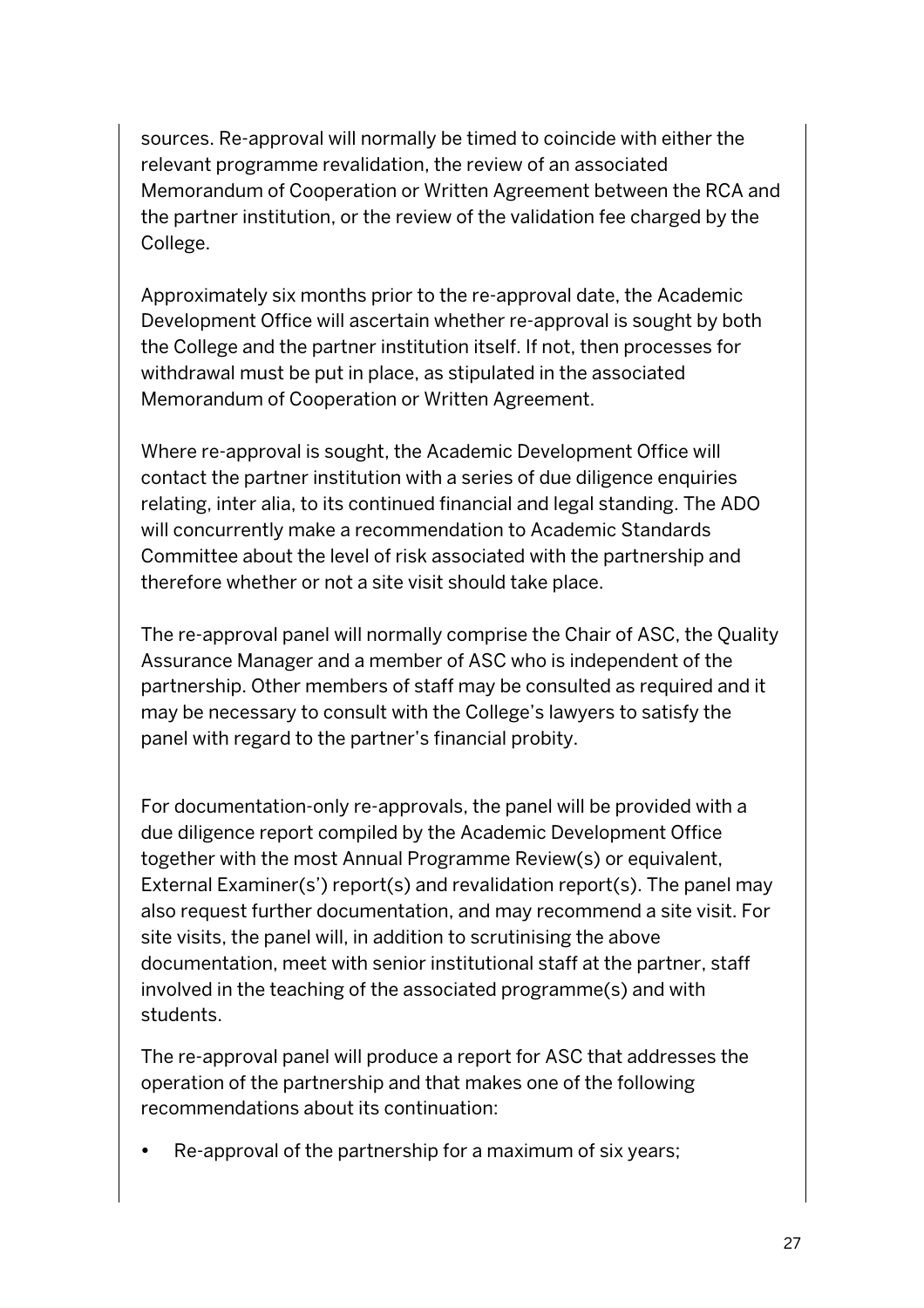- Re-approval of the partnership subject to certain conditions and/or recommendations;
- Discontinuation of the partnership.

The recommendation of the panel will be considered by ASC and then submitted to the Senate for ratification.

### **PROGRAMME APPROVAL**

Once a proposed collaboration has been approved through the partnership review process, proposals for the delivery of an academic programme such as MA or MPhil/PhD may be considered under the College's validation procedures (see above).

If approved, all collaborative arrangements will be subject to a written Memorandum of Co-operation signed by the Heads of the contracting parties which will include details of:

- general principles;
- the period of operation;
- termination and arbitration arrangements;
- financial arrangements;
- the respecting responsibilities of the contracting parties for academic standards and quality assurance;
- arrangements for:
	- o the enrolment and registration of students;
	- o examination of students;
	- o external examiner and internal moderator appointments;
	- o issuing of award certificates;
	- o provision of documentation and information to the College;
	- o approval of publicity and promotional material;
- responsibilities relating to student discipline, complaints and appeals.

### **QUALITY ASSURANCE ARRANGEMENTS**

All collaborative arrangements are subject to the College's quality assurance arrangements for validation, annual review and external examination (specific details to be specified in the Memorandum of Cooperation) and to any additional requirements of external agencies associated with the College such as the Higher Education Funding Council for England and the Quality Assurance Agency for Higher Education.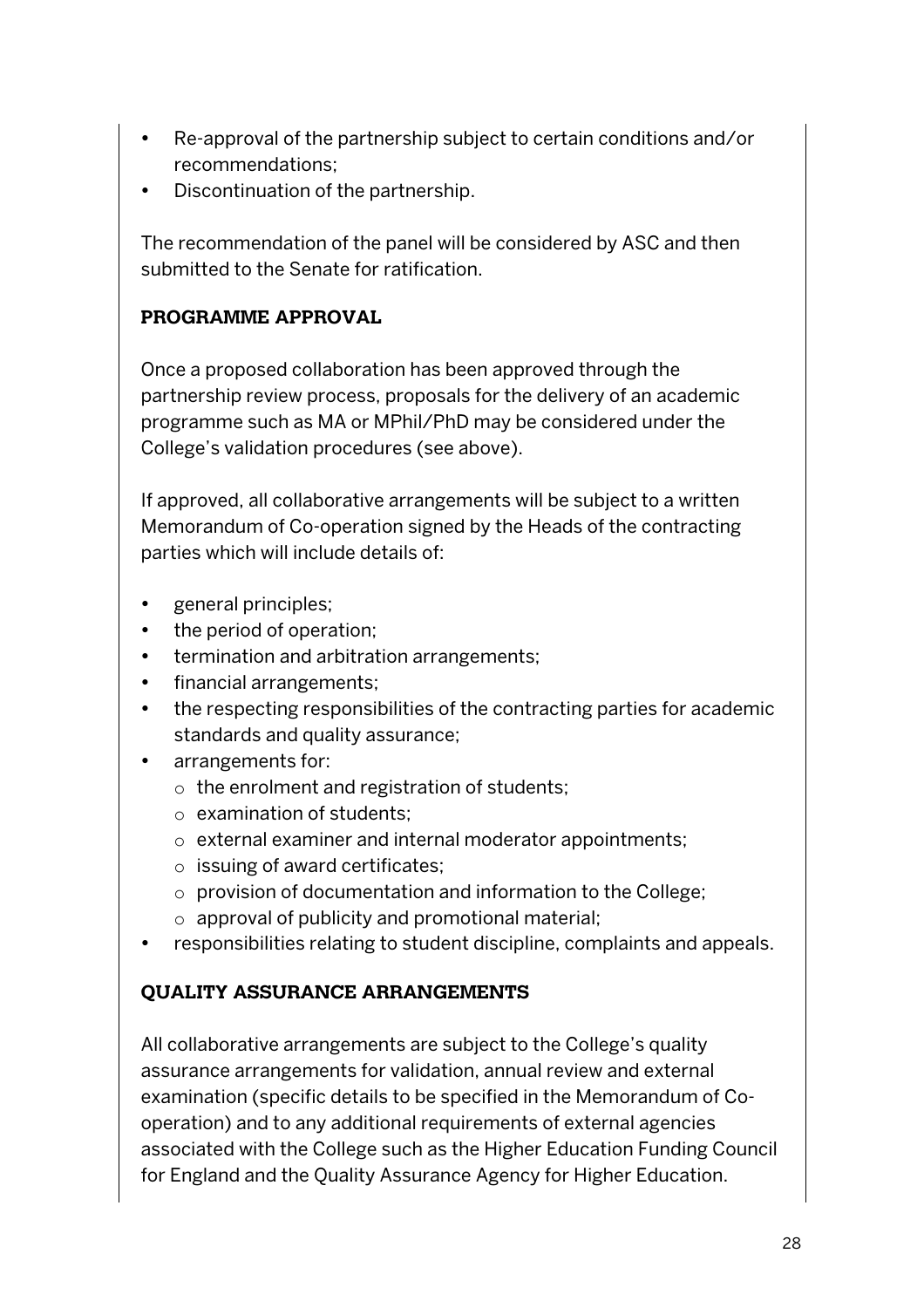Collaborative arrangements will, in addition to the College's usual quality assurance requirements, normally be subject to the establishment of a Joint Academic Advisory Board comprising members of the partner institutions which will advise on the planning, delivery and future direction of the programme.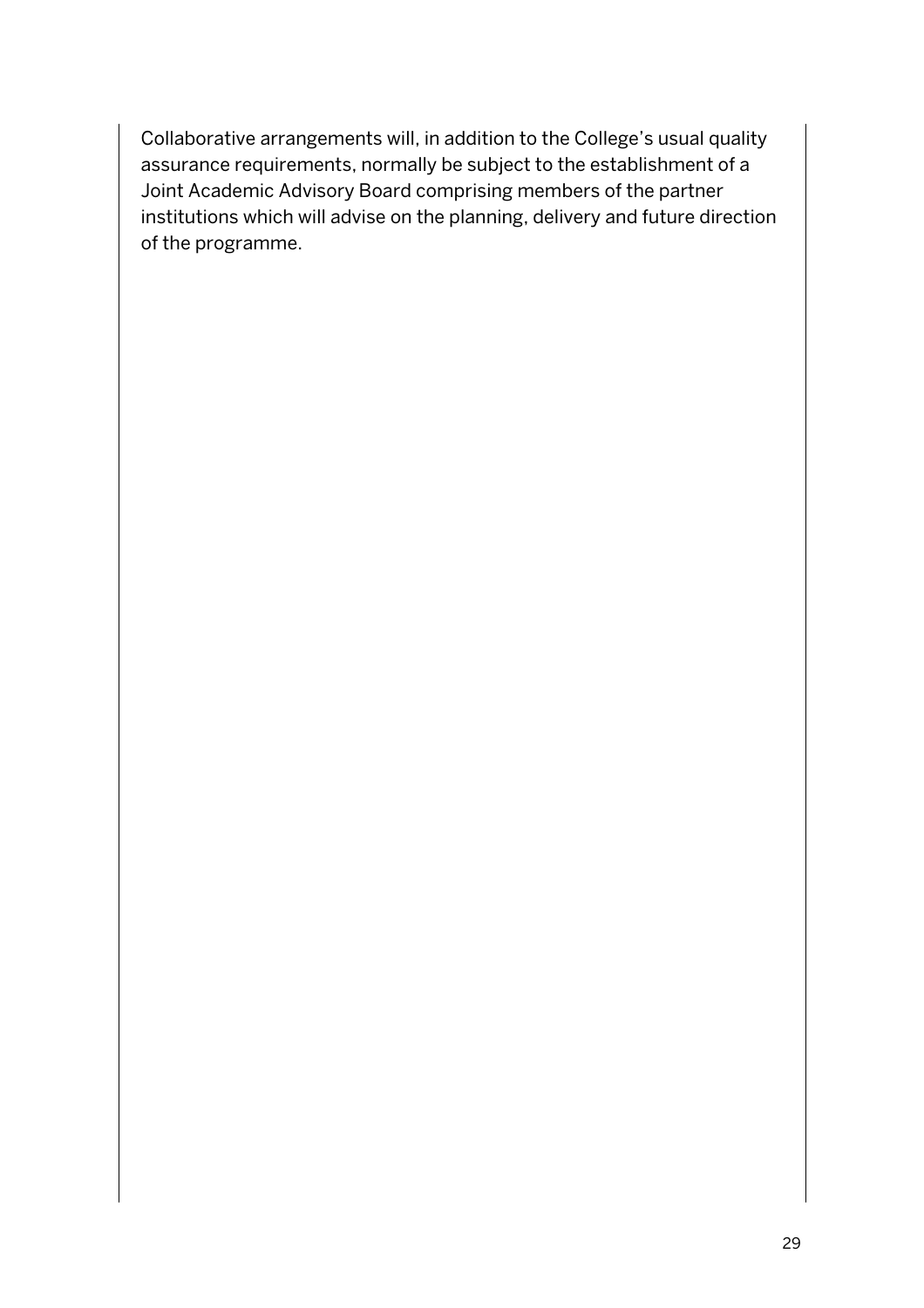# REVALIDATION SCHEDULE, 2014/15 – 2019/20

#### **2014/15**

Fashion **Postponed from 2012/13** History of Design **Postponed from 2013/14** Textiles **Postponed from 2013/14 Architecture** Visual Communication Curating Contemporary Art Service Design Interior Design Information Experience Design

Global Innovation Design review

Partnership reapprovals: Imperial College London and V&A Museum

### **2015/16**

Critical and Historical Studies Postponed from 2014/15 Painting Postponed from 2014/15 Film and Television (NFTS) Global Innovation Design

Sculpture interim review (summer)

Partnership reapproval: NFTS (by December 2016)

### **2016/17**

Design Interactions Design Products

Animation **Postponed from 2015/16** Photography Postponed from 2015/16

Jewellery & Metal / Ceramics & Glass interim reviews

**2017/18** RIBA revalidation of Architecture

**2018/19** Critical Writing in Art and Design

QAA Higher Education Review

**2019/20** Jewellery & Metal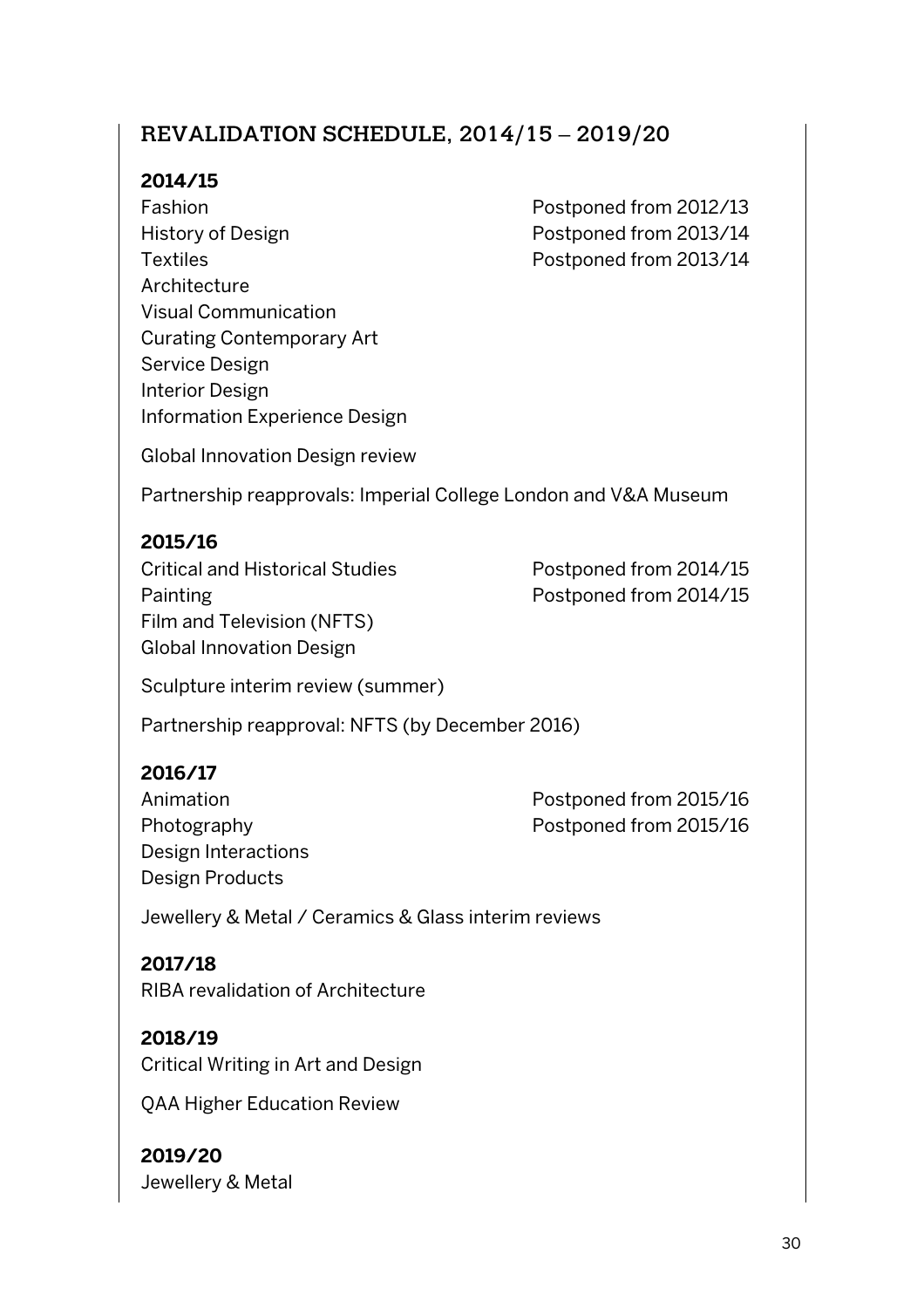Ceramics & Glass Vehicle Design **Printmaking** Sculpture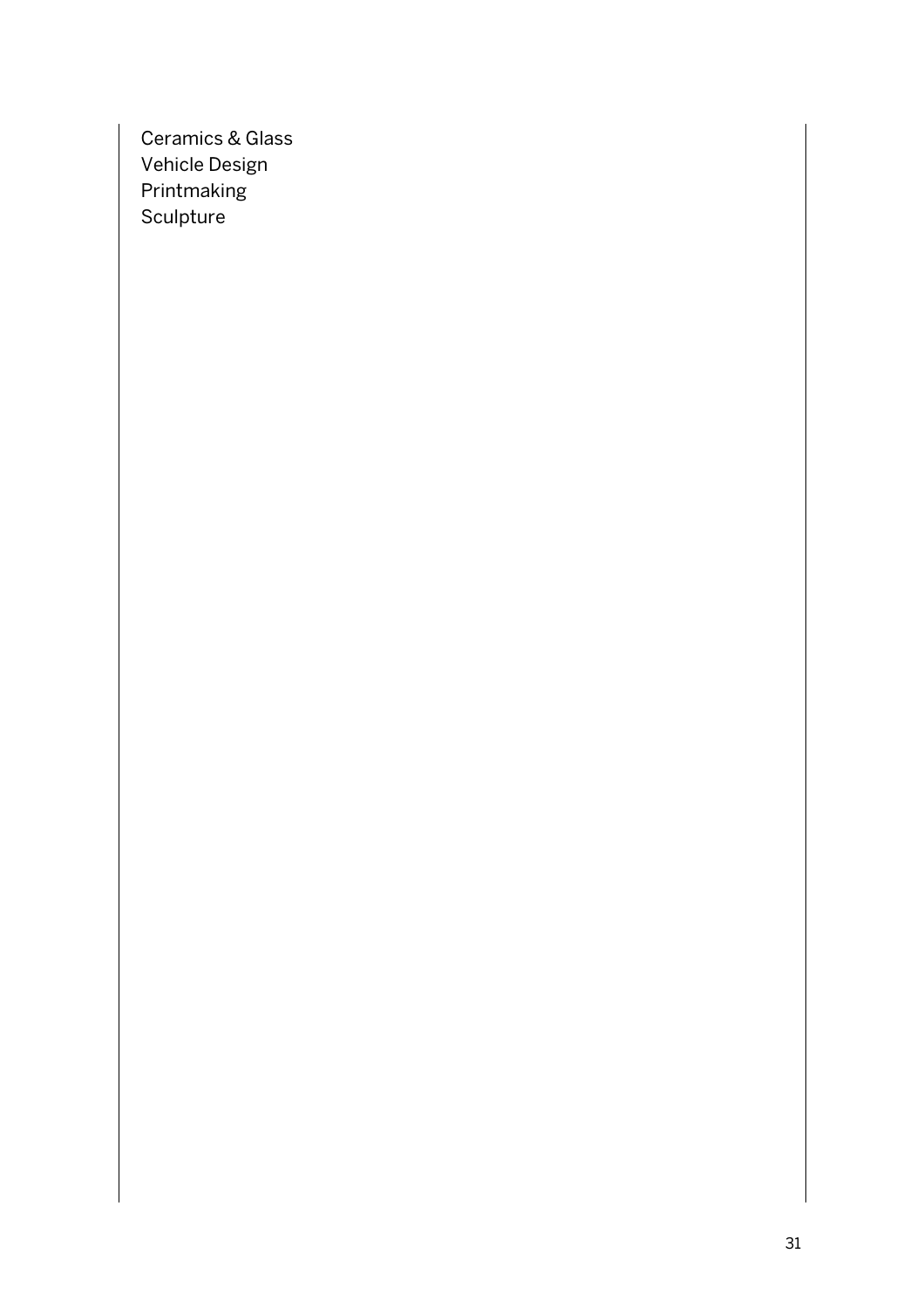# PROGRAMME MONITORING AND REVIEW

# ANNUAL PROGRAMME REVIEW

The purpose of the Annual Programme Review (APR) process is to evaluate the quality of the learning experience of students enrolled on the College's MA and research programmes, and to enable the Senate to ensure that academic standards are maintained and enhanced.

The responsibility for monitoring the standard of all academic provision (MA programmes, MPhil and PhD programmes) rests with the School. Heads of Programme are required to present their Review report annually in the autumn term to their School Leadership Team, providing an analytical and evaluative account of their programme's performance.

#### **THE REVIEW PROCESS**

To be effective the Review process should result from an open and constructive consulation with staff and students and should represent the summary of a continual process of monitoring and evaluation.

Programmes must hold a minimum of two Programme Review Committees (PRCs) per year to review their academic health and progress. PRCs are the primary formal mechanism at a programme level for overseeing the academic standards of the College's awards and the quality of its students' learning opportunities,

The discussions held at PRCs contribute to and inform the submission of the APR. There are standard terms of reference, and membership, for PRCs across the College, available to download from Space. Elected Student Representatives are members, and must have the opportunity to comment on the MA External Examiner(s') report(s).

Minutes of the PRCs should be included in the Annual Programme Review. Staff (including key Visiting Lecturers) and Student Representatives taking part in the Review should receive a copy of the final version of the report.

PRCs should not be confused with Programme Forums, which bring the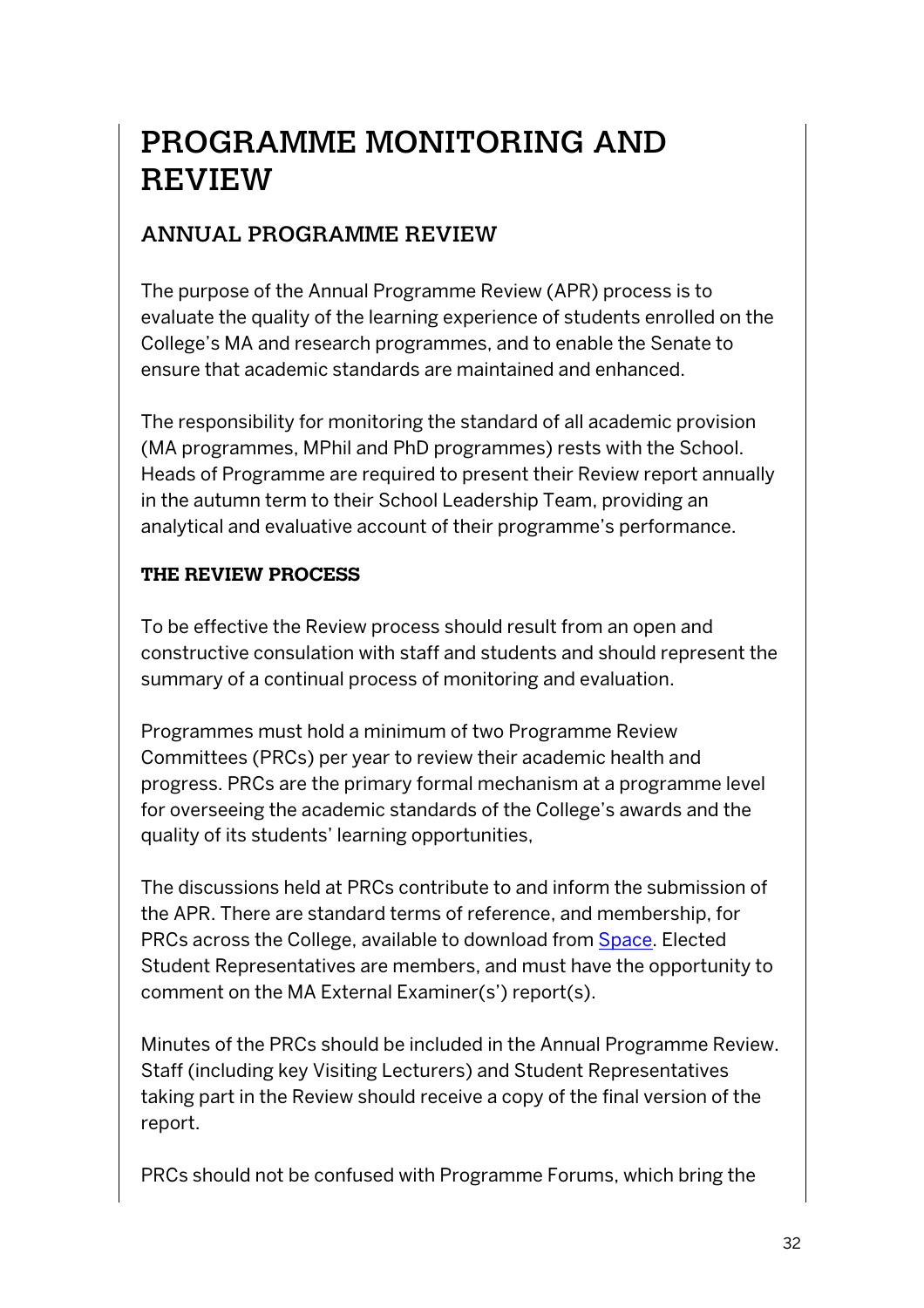entire programme together – staff and students – to exchange information and facilitate discussion as a group on important changes or plans for the programme's future. Standard terms of reference also apply, and can be found on Space.

#### **STUDENT FEEDBACK**

Student representatives are elected by their peers to represent the views and interests of students to College staff, and to provide student input into the monitoring, development and planning of academic programmes.

Every programme at the RCA has four (two first year and two second year) MA student representatives and one research student representative, all of whom are elected at the start of the autumn term. Student representatives attend Programme Review Committees (see above), and meet regularly with their Head of Programme to feed back student views. The Student Representatives serve from 1 December to 30 November annually.

The Student Representatives form a Council, which is the ruling body of the Students' Union, responsible for decision-making and Union democracy for College-wide purposes. Student Representatives bring forward issues from Programme Review Committees and Programme Forums to the President and Vice-President of the Students' Union who then, where appropriate, present these issues at College committees or to the senior management of the College. Student Representatives are expected to attend the relevant programme and Students' Union meetings to report student views and concerns.

The Academic Standards Committee recommends that, as good practice, students should have the opportunity to meet as a group and report their views to the Programme Review Committee via the elected Student Representatives.

MA student feedback is also obtained through a College-wide survey that enables students to comment anonymously on their experiences of the College. The survey is distributed in the spring/summer by the Academic Development Office, which then collates the data – and distributes it to Schools and programmes – by the end of June. The College participates in the national Postgraduate Taught Experience Survey (PTES), in lieu of this internal survey, and the Postgraduate Research Experience Survey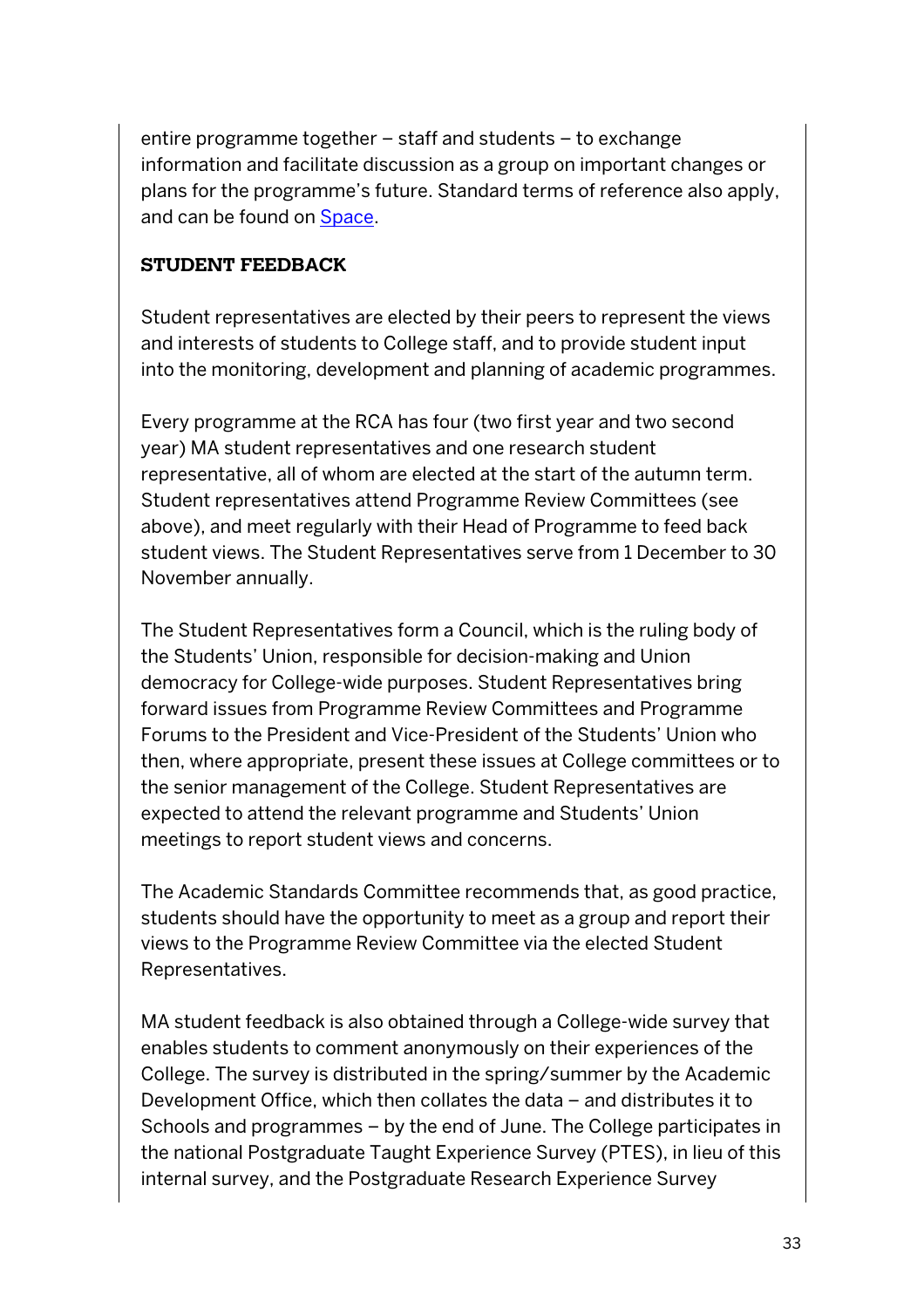### (PRES) every other year.

Heads of Programme are required to analyse and respond to student feedback in the Annual Programme Review report and report back to students on actions taken. It is recommended that a standing item relating to responses to the student survey is included on programme forum agendas. Minutes of these meetings should be circulated to all students, and Heads of Programme may also like to consider posting them on programme websites.

Student reports and questionnaires are also considered by the Students' Union and the Academic Standards Committee.

### **SCHOOL REVIEW OF APRs**

School Leadership Teams discuss and evaluate all APR reports from their School in the autumn term; Deans of School subsequently submit an overview report to Academic Standards Committee in the spring. It is important that Reviews are received punctually to enable SLTs to give each one appropriate attention.

# **REVIEW SCHEDULE 2014/15**

The timetable for Annual Programme Reviews for 2014/15 is as follows:

- June 2014: student survey data sent to programmes; APR and School Overview templates circulated;
- July 2014: Registry statistics circulated; External Examiner and Internal Moderator reports circulated;
- Monday 29th September 2014: Deadline for APR submission;
- October 2014: SLTs discuss and evaluate APRs;
- November 2014: Dean drafts School overview and circulates to Heads of Programme for comment;
- Monday 1st December 2014: Deadline for School Overview submission;
- Wednesday 17th December 2014: ASC discussion of School Overview reports;
- Monday 26th January 2015: Deadline for submission of ILTS Review;
- Wednesday 11th February 2015: Draft summary of issues arising from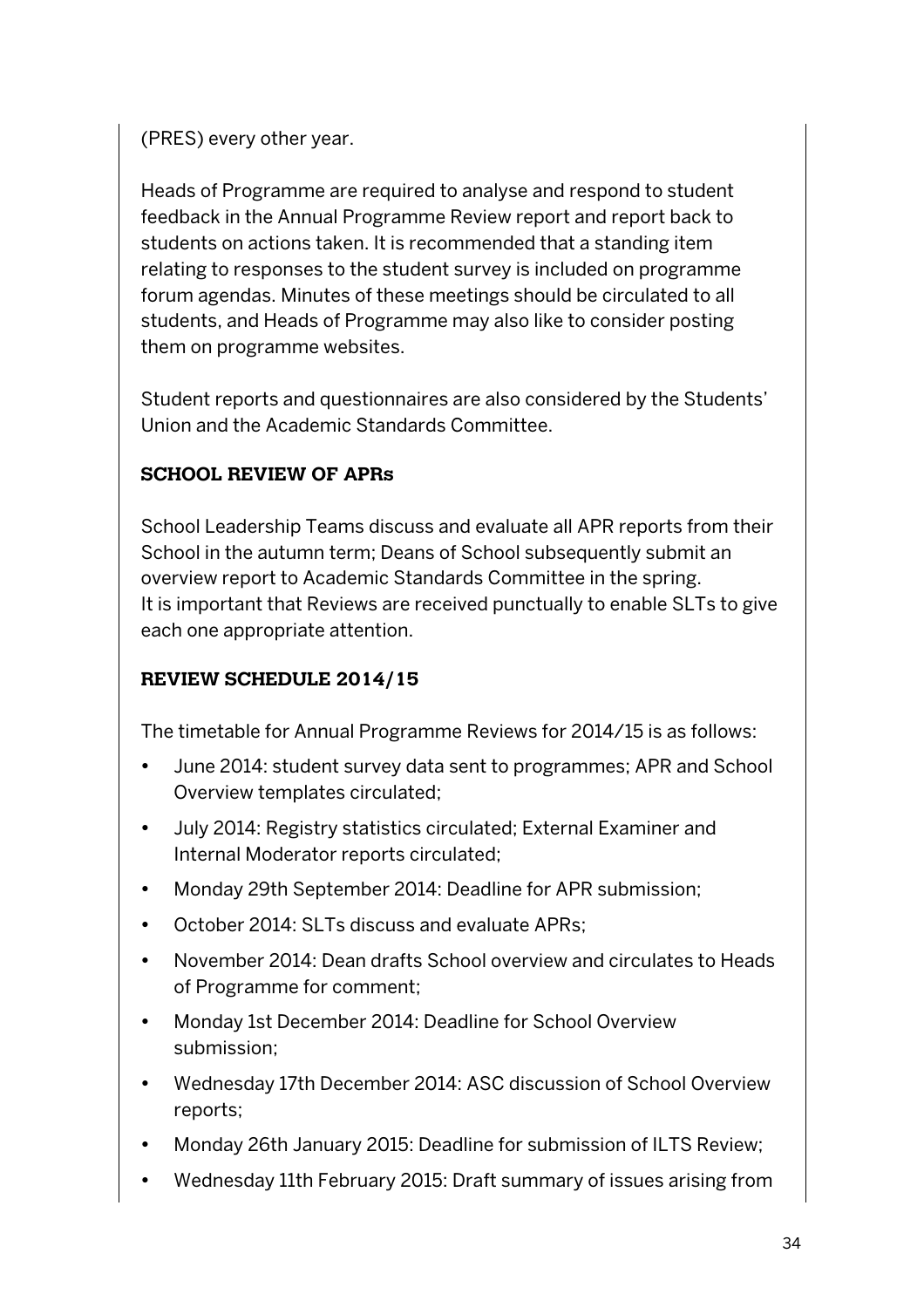APRs discussed at ASC;

• Wednesday 25th February 2015: Executive summary of issues arising from APR process received by the Senate.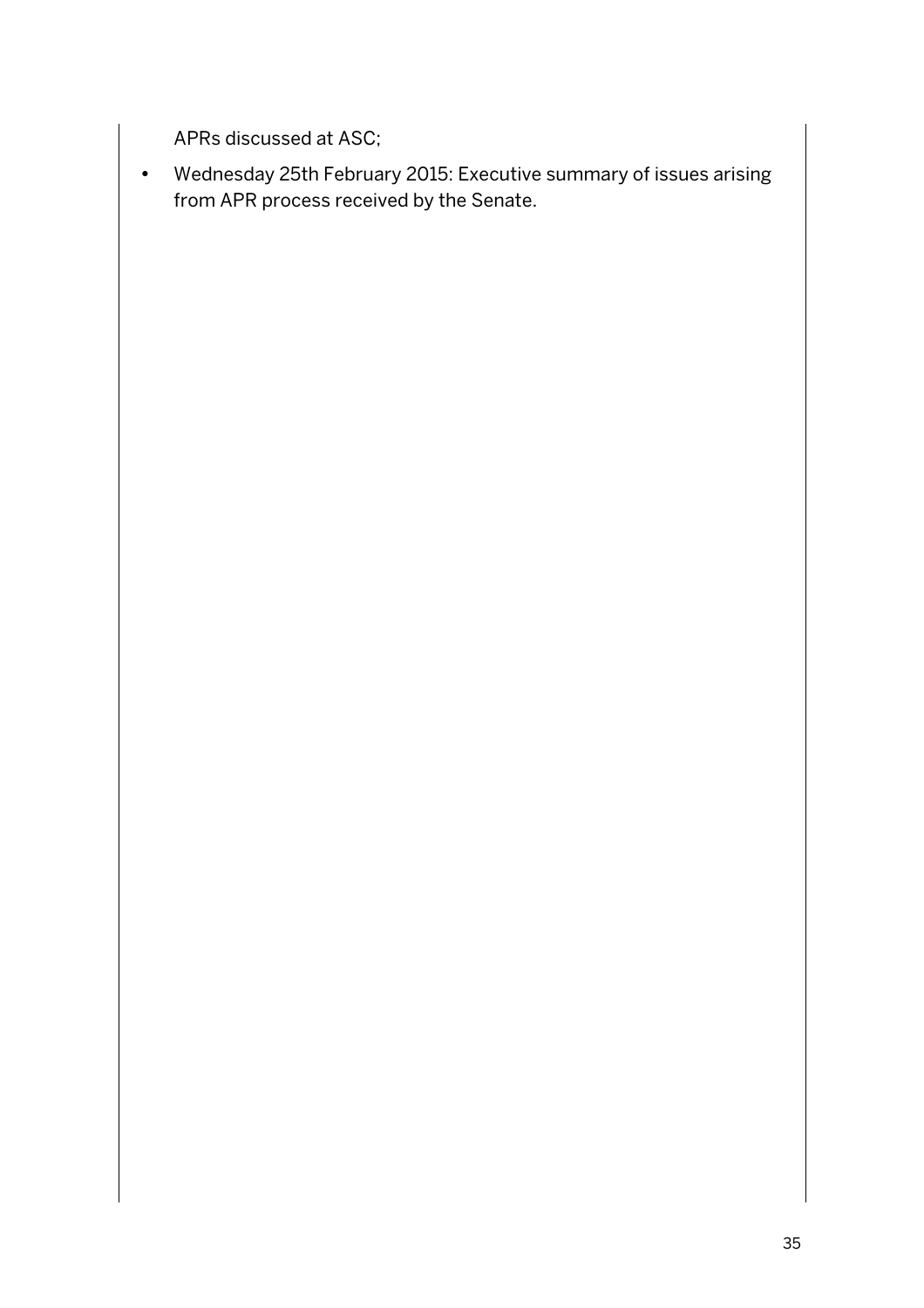# EXTERNAL EXAMINERS

# EXTERNAL EXAMINERS – MASTER OF ARTS

### **THE ROLE OF THE EXTERNAL EXAMINER**

External Examiners enable the College to ensure that the:

- academic standard for each award is set and maintained at an appropriate level and that student performance is properly judged against this;
- standards of awards are comparable with those of other UK higher education institutions;
- process of assessment and examination is fair and has been fairly conducted.

### **CRITERIA FOR APPOINTMENT**

An External Examiner's academic/professional qualifications should be appropriate to the programme to be examined, with both the level and the subjects of those qualifications generally matching what is to be examined. An External Examiner should have appropriate standing, expertise and experience to fulfil the role. An External Examiner should have relevant teaching, assessment or external examining experience, preferably at postgraduate level, or comparable related experience to indicate competence in assessing students in the subject and ensuring comparability of standards.

If the proposed examiner has no previous external examining experience at postgraduate level, the application should be supported by either:

- other external examining experience;
- extensive internal examining experience;
- other relevant and recent experience likely to support the External Examiner role.

In special circumstances more than one External Examiner may be appointed.

External Examiners should be drawn from a variety of institutional/ professional contexts. There must not be reciprocal external examining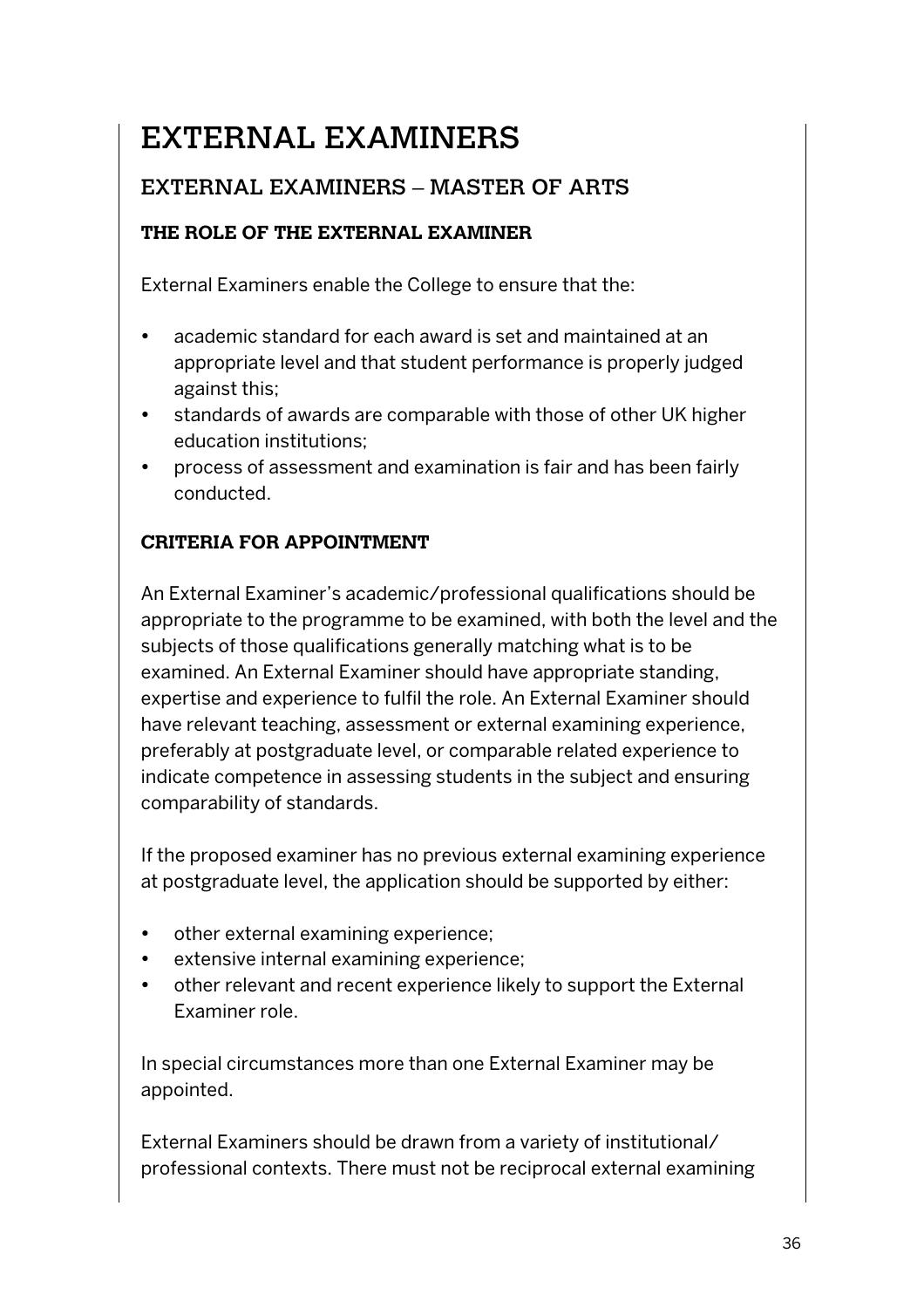between programmes in the College and another institution or replacement of an External Examiner by another individual from the same institution. External Examiners should not have previous close involvement with the College which might compromise their objectivity. Over the last three years a proposed External Examiner should not have been a member of staff, a member of the Council, a student, or a near relative of a member of staff or an examiner for another MA programme in the College. External Examiners should not normally hold more than the equivalent of two substantial examining appointments or three smaller appointments at the same time. Exceptionally, for example in a particularly small discipline, an External Examiner may be re-appointed to examine a programme after a period of three years.

External Examiners are appointed by the Senate on the recommendation of the Academic Standards Committee following nomination by the Head of Programme.

#### **LENGTH OF APPOINTMENT**

The normal term of office of an External Examiner will be three years. The appointment will normally commence in the January before the first examination.

### **DUTIES AND RESPONSIBILITIES**

Although there is inevitably some variability in the roles of External Examiners across the College, due to the breadth, complexity and differing philosophies of the programmes on offer (and, in some cases, the requirements of professional bodies), there are nevertheless certain core duties that they are expected to fulfill.

These can be summarised as follows:

- to judge whether the standards set for the awards are appropriate for qualifications at this level, in this subject;
- to judge whether student performance is comparable with the standards in similar programmes in other UK institutions with which they are familiar;
- to judge whether the processes for assessment, examination and the determination of awards are sound and fairly conducted;
- to attend all meetings of the Final Examination Board, including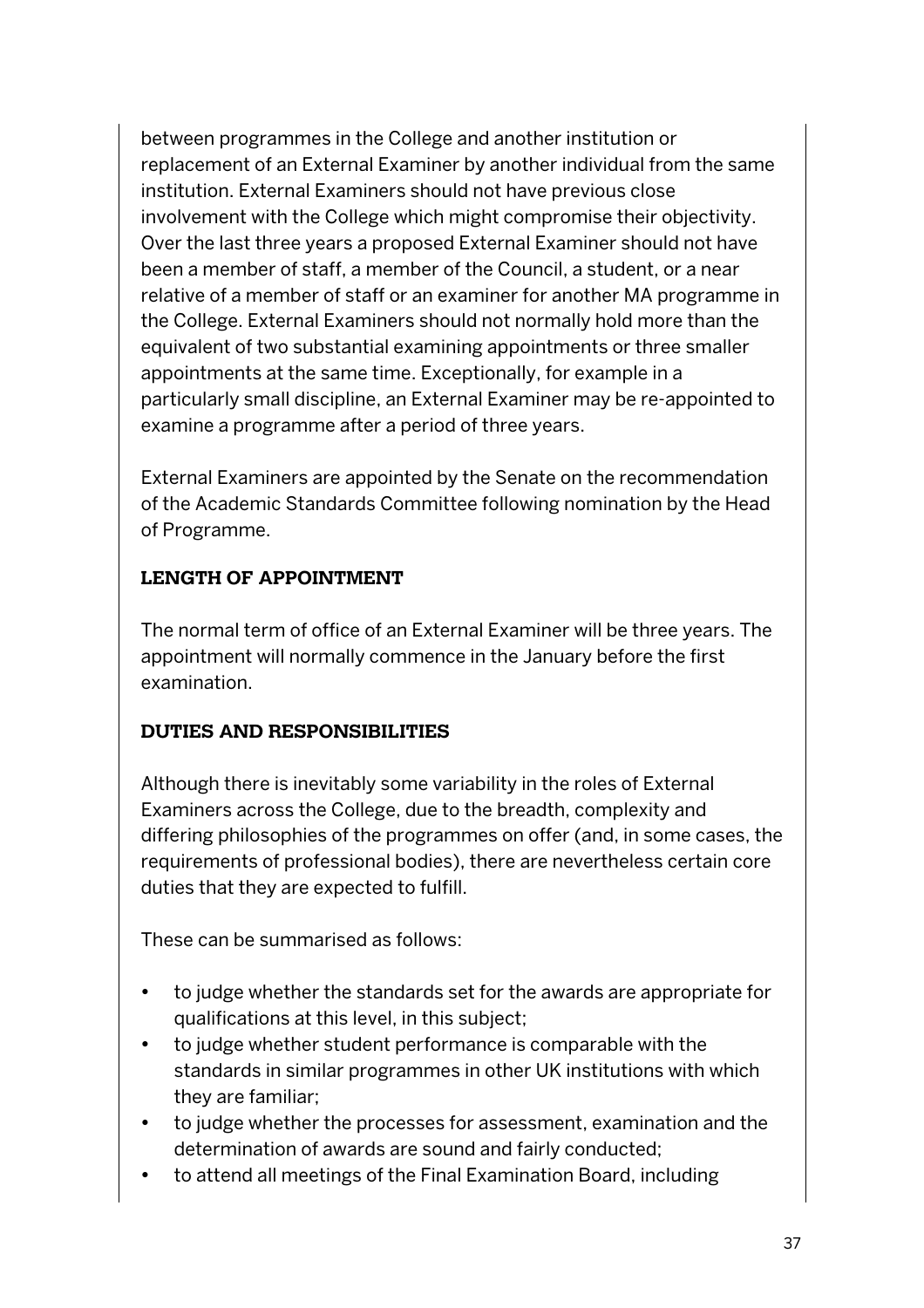Referral Boards;

- to have an equal voice in the deliberations of the Examination Board, and to sign, with other members, the examination results list issued by the Registry;
- to ensure that each student being examined is fairly dealt with by the Examination Board, and that the laws of natural justice prevail;
- to make an annual report on the performance of the students and the conduct of the examination, using the pro forma established for this purpose.

# **EXTERNAL EXAMINERS' REPORTS**

External Examiners are required to report annually on the performance of the students and the conduct of the examination.

The purpose of the report is to enable the Senate to judge whether the programme is meeting its stated objectives and to make any necessary improvements, either immediately or at the next review of the programme as appropriate. Examiners are asked to respond to the following statements:

- in the view of the examiners, the standards set for the awards are appropriate for qualifications at this level, in this subject, and in accordance with the Framework for Higher Education Qualifications (FHEQ);
- in the view of the examiners, the standards of student performance are comparable with similar programmes or subjects in other UK institutions with which they are familiar;
- in the view of the examiners, the processes for assessment, examination and the determination of awards are sound, fairly conducted and in line with the College's policies and regulations.

External Examiners are also asked to comment under the following headings:

- curriculum design;
- learning and teaching;
- innovation or good practice;
- administration of the examination;
- further suggestions, recommendations or other comments on the programme.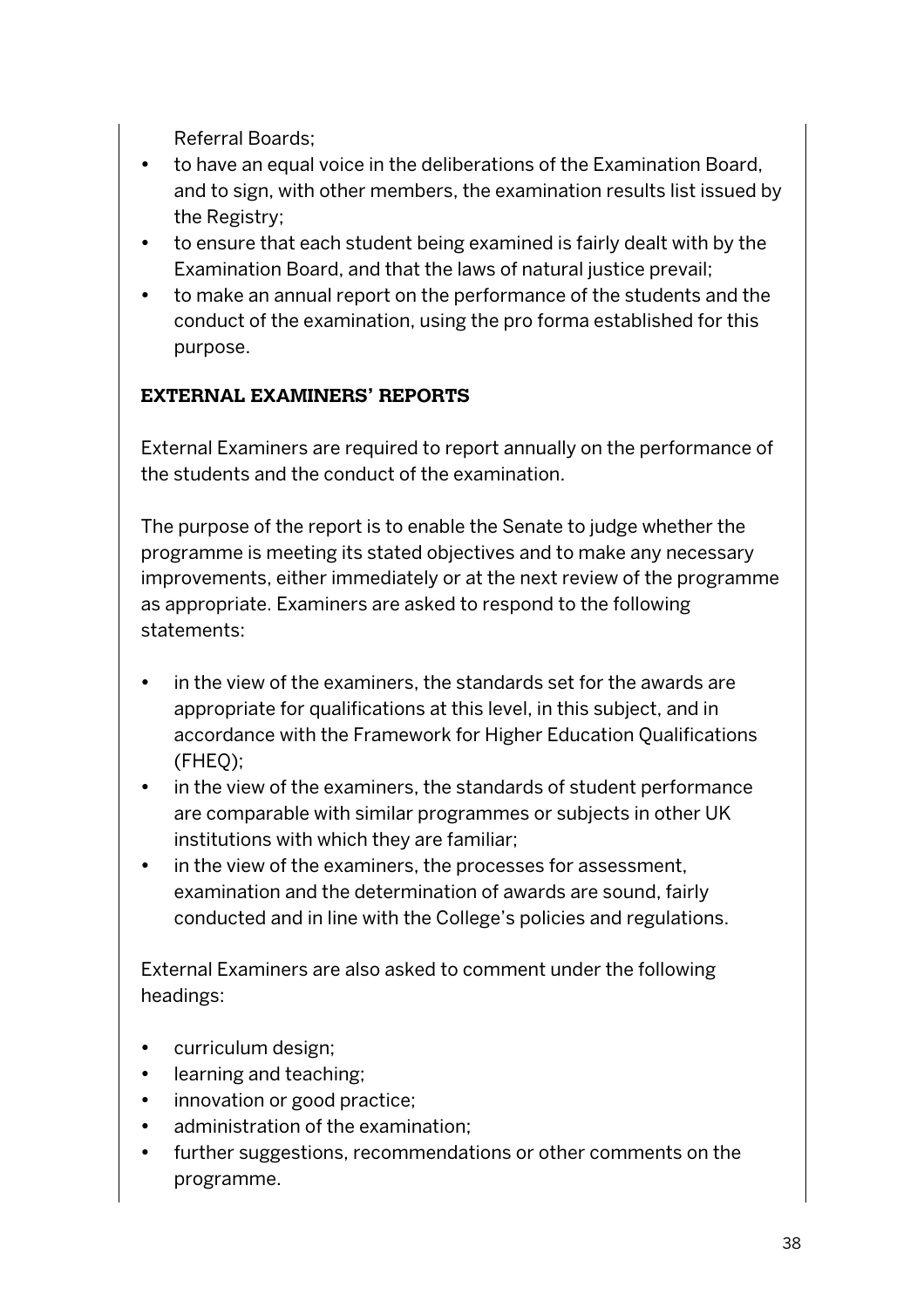In the final year of appointment External Examiners are invited to provide a brief overview report on developments in the programme during their term of office. Heads of Programme are required to consider and respond to External Examiners' reports as part of the Annual Programme Review process. **As part of this process the External Examiners' reports will be available to the programme's Student Representatives**. External Examiners will receive a summary of the programme's response to their comments.

# EXTERNAL EXAMINERS – RESEARCH

External Examiners for research (MPhil / PhD) degrees must be competent in the specialised area of research and should have appropriate standing, expertise and experience to maintain the College's academic standards.

Following the receipt of the thesis/written report and comprehensive evidence of studio work, but prior to examination, External Examiner(s) should submit written comments to the Director of Research outlining their initial response to the work and suggesting areas to be discussed at the examination. These notes do not constitute a formal report and they are strictly confidential to the Examination Board. However, in the event of referral, information in the pre-viva reports may be incorporated (in an edited form) into the letter sent to the student to assist in the process of revision.

After the oral examination, the External Examiners report on the performance of the student and the conduct of the examination.

- 1 STANDARDS
- The overall performance of the student in relation to the requirements for MPhil or PhD degrees. External Examiners are asked to pay particular attention to evidence of originality in relation to the:
	- o the research questions that have been addressed, or the area that has been explored in the course of the research
	- o the research methodology
	- o the research context
- The overall performance of the student in relation to his/her peers on comparable programmes, as far as the examiner is aware
- The strengths and weaknesses of the student and his/her work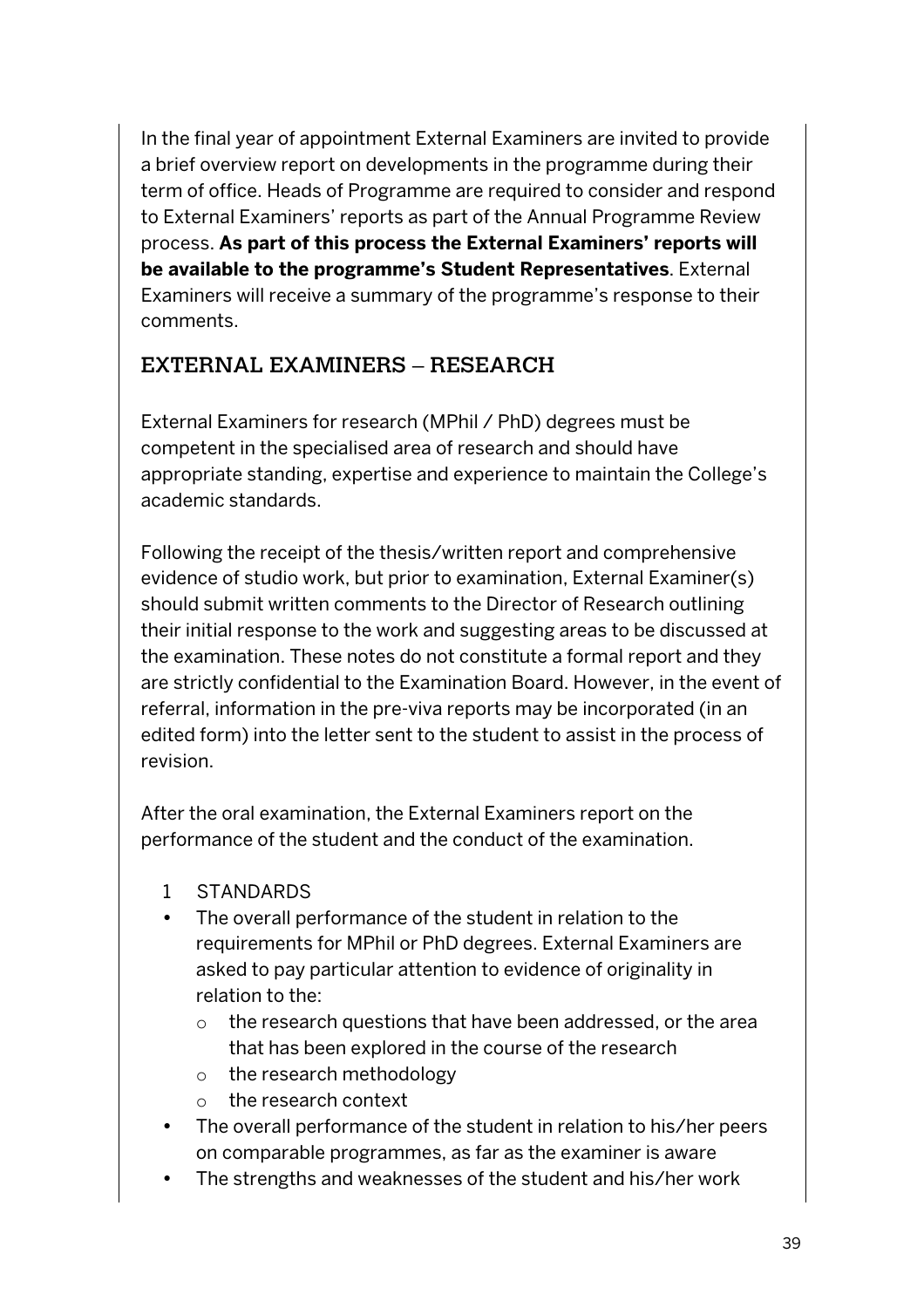- The quality of knowledge, innovation and skills demonstrated by the student
- 2 ASSESSMENT
- The assessment procedure
- The criteria, consistency, fairness and appropriateness of the assessment method
- 3 EVIDENCE OF INNOVATION OR GOOD PRACTICE WITH REGARD TO:
- Presentation of the body of work
- Supervisory support

In order to derive most benefit from the report, it will be available to the Head of Programme and supervisor(s). If an External Examiner wishes to make any comments in confidence, he or she may write separately to the Pro-Rector (Academic).

# THE APPOINTMENT PROCESS

Masters programmes usually have one External Examiner, although additional External Examiners may be approved to cover specialist areas of work or because of the large number of students involved. MPhil candidates will normally be assigned one External Examiner, although more than one may be appointed in special circumstances. There shall be two External Examiners for candidates undertaking the degree of Doctor of Philosophy, at least one of whom shall hold a doctoral qualification, the other being of doctoral standing.

External Examiners are appointed by the Senate on the recommendation of the Academic Standards Committee following nomination by the Head of Programme responsible for the students to be examined. External Examiners for research awards should also be approved by the Director of Research.

Nominations for External Examiners on Masters programmes are required by the beginning of December in the year prior to their first involvement in the assessment process. The Head of Programme should ask the proposed External Examiner to complete sections 2, 3 and 4 of the proposal form. The Head of Programme should complete sections 1 and 5 of the proposal should be counter-signed by the Dean of School and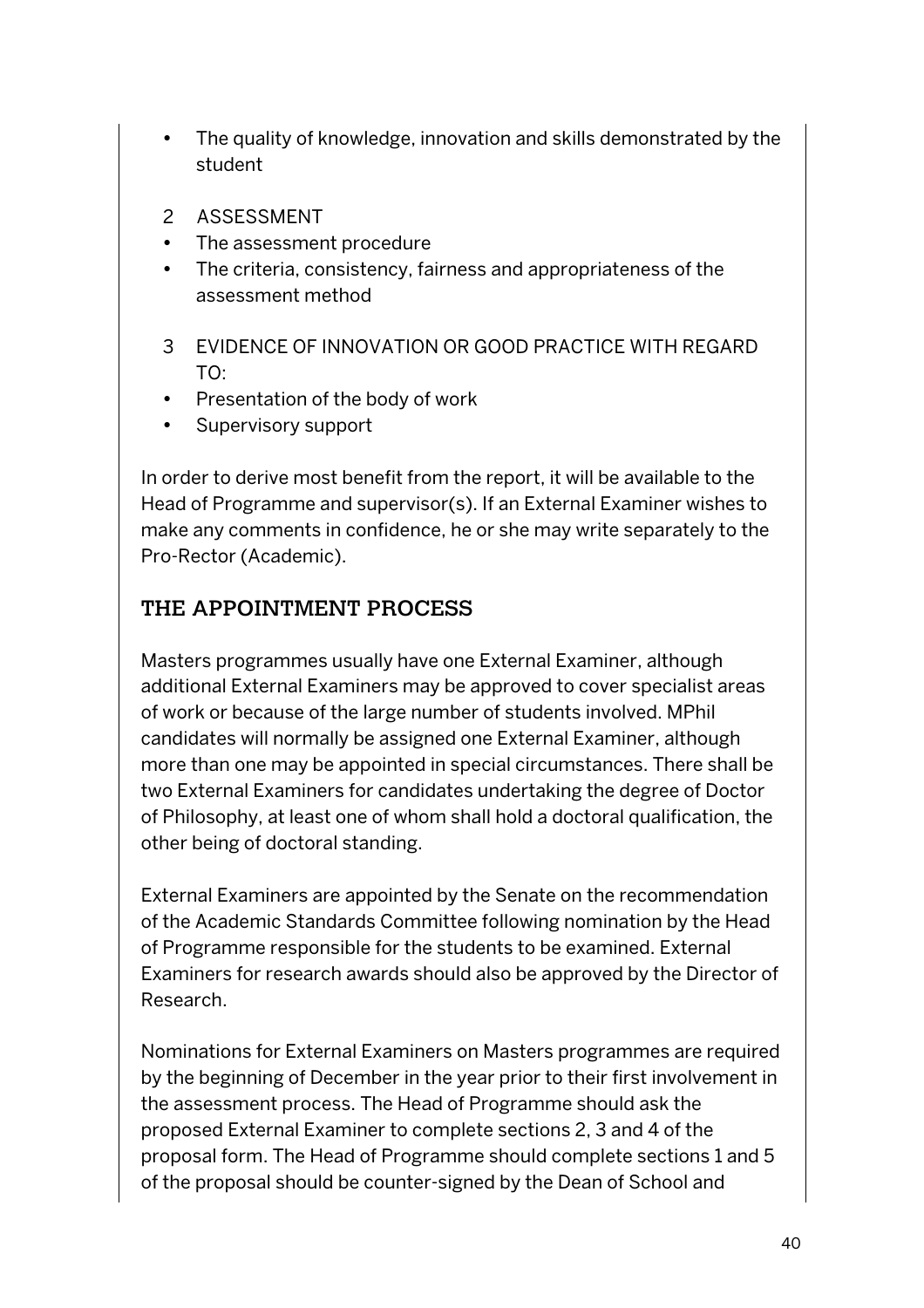forwarded to the Academic Development Office.

Some sections of the form may not be relevant to Examiners from industry or professional practice. However, the proposal must include sufficient information to indicate whether the proposed External Examiner has the appropriate standing, expertise and experience to assess the students' work and the academic coherence and standards of the programme.

There is a separate appointment form for Research Degree External Examiners. The nominee should complete section 2, and the completed form should, in the first instance, be sent to the Director of Research for approval. It is important that the nomination form is received well in advance of the proposed viva, as it will need to progress through the College's approval channels before the candidate's thesis or by project work can be sent to the Examiner.

**All External Examiners are required to verify their right to work in the** 

**UK**, and those from outside the European Economic Area (EEA) who do not already possess a visa or other documentation granting the right to work in the UK should apply for a visa as a 'permitted paid engagement visitor' at the earliest possible opportunity. Further information can be found on the Gov.UK website:

https://www.gov.uk/permitted-paid-engagement-visa

#### **CONFIRMATION OF THE APPOINTMENT**

Once the appointment has been approved by the Academic Standards Committee and the Senate, the External Examiner will receive a letter of appointment indicating the length of their term of office (for Master of Arts External Examiners), confirmation of the fee of £150 per day (payable on submission of their report), an annual report pro forma and an example of a 'model' report.

They will also receive a copy of the Regulations, the Research Handbook (if applicable), a guidance document on their role and the conduct of Final Examination Boards, and a Visiting Lecturer Contract of Employment Pack (including a timesheet).

Heads of Programme should contact the External Examiner directly to confirm the dates of the Final Examination and to provide details of the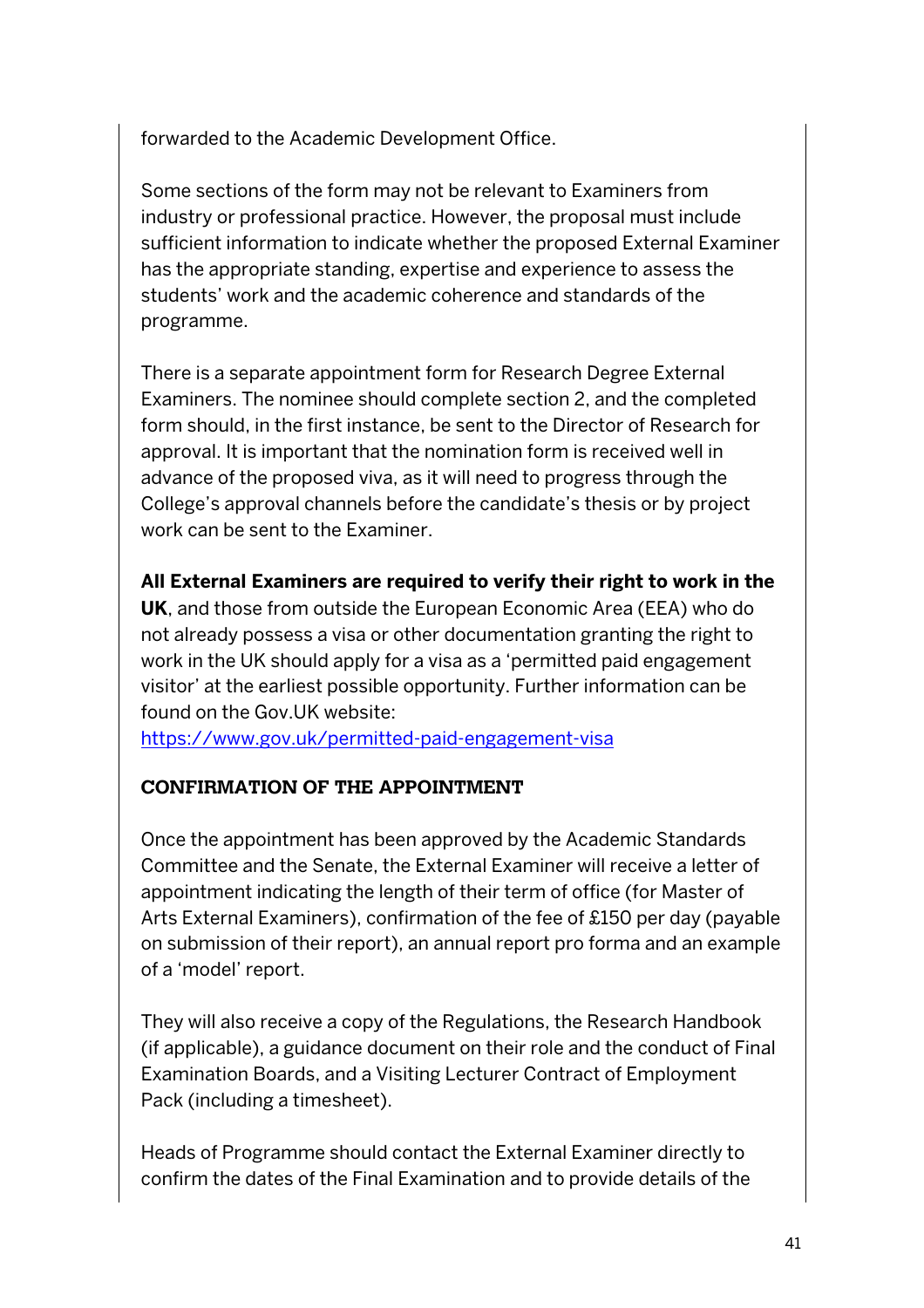method and criteria for assessment. They are expected to provide External Examiners with:

- a timetable for the examination process, including dates of the Examination Board's meetings;
- suggested dates for their preliminary visit;
- details about the programme and the examination, including the current MA programme handbook and specification;
- copies of recent External Examiners' reports, together with the Head of Programme's responses.

### **TERMINATION OF APPOINTMENTS**

The appointment of an External Examiner may be terminated by the Senate if it judges that the responsibilities of the appointment have not been or cannot be fulfilled in the manner or to the standard which the College requires.

Reasons for termination could include:

- provision of false information;
- failure to provide reports on the examination process required by the College;
- a change in the External Examiner's circumstances which brings about potential conflicts of interest which might jeopardise objectivity;
- persistent refusal to work within the College's Academic Regulations.

### **PAYMENT OF EXTERNAL EXAMINERS**

External Examiners are paid £150 per day of attendance. The number of days that an External Examiner is asked to attend will vary from programme to programme, although it is normal for MA External Examiners to attend the College for four days each year, two for the preliminary visit and two for final examination, although larger programmes may require further attendance.

The College will also pay for reasonable travel, accommodation and related expenses. Hotel accommodation should be arranged through the relevant School administrator. All claims for expenses must be accompanied by the relevant receipts. Claims for fees and expenses should be signed by the Chair of the Exam Board and sent to the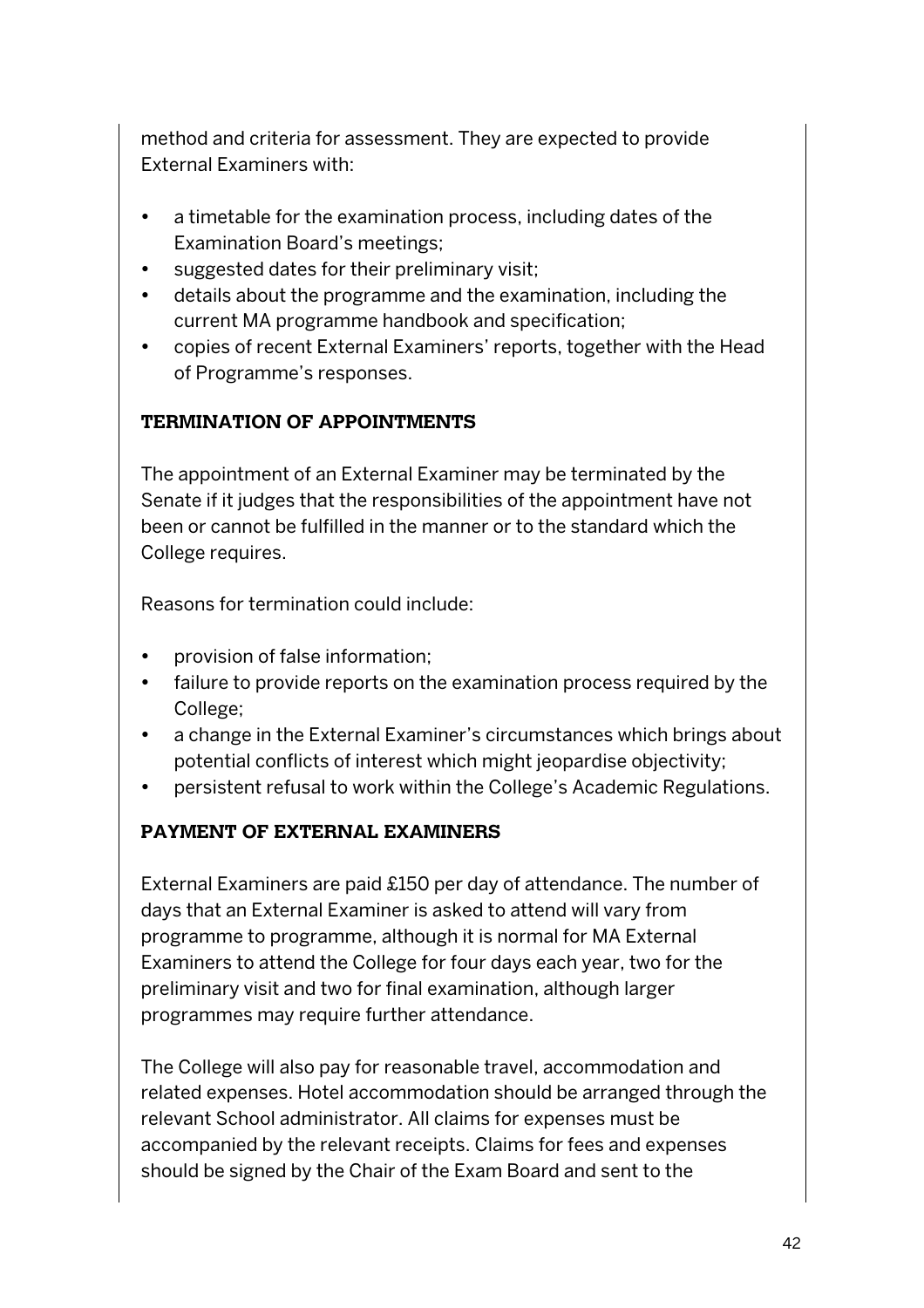Academic Development Office for payment.

For the final examination visit, payment is dependent on receipt of the annual report.

# INTERNAL MODERATORS – MASTER OF ARTS

An Internal Moderator is appointed by the Senate on the recommendation of the Academic Standards Committee following nomination by the Head of Programme. The Internal Moderator must be a member of the academic staff of a School other than that within which the programme is located, and must be contracted to the College for a minimum of 15 days per year. Internal Moderators must not have taught on the programme of study for which they are appointed as Moderator.

The Internal Moderator is not required to make a judgment on the quality of the students' work. The role of the Moderator is to ensure that there are appropriate mechanisms in place for the objective and impartial assessment of students' work and to ensure comparability of examination practices between Schools within the College.

Internal Moderators are required to report by the end of the first week of the summer vacation, commenting on:

- the assessment process: was the assessment process fair, consistent and appropriate?
- were the assessment criteria applied as described in the programme handbook?
- examples of good practice
- any other comments

Moderators are appointed for one year, and the appointment is renewable for one further year; Heads of Programme who wish to extend their Internal Moderator's appointment by one year should confirm with the member of staff that they are available, and then notify the Academic Development Office.

Staff may not normally act as Internal Moderators on more than one MA programme in any one year: this is to enable a broad spread of staff to gain experience in the role.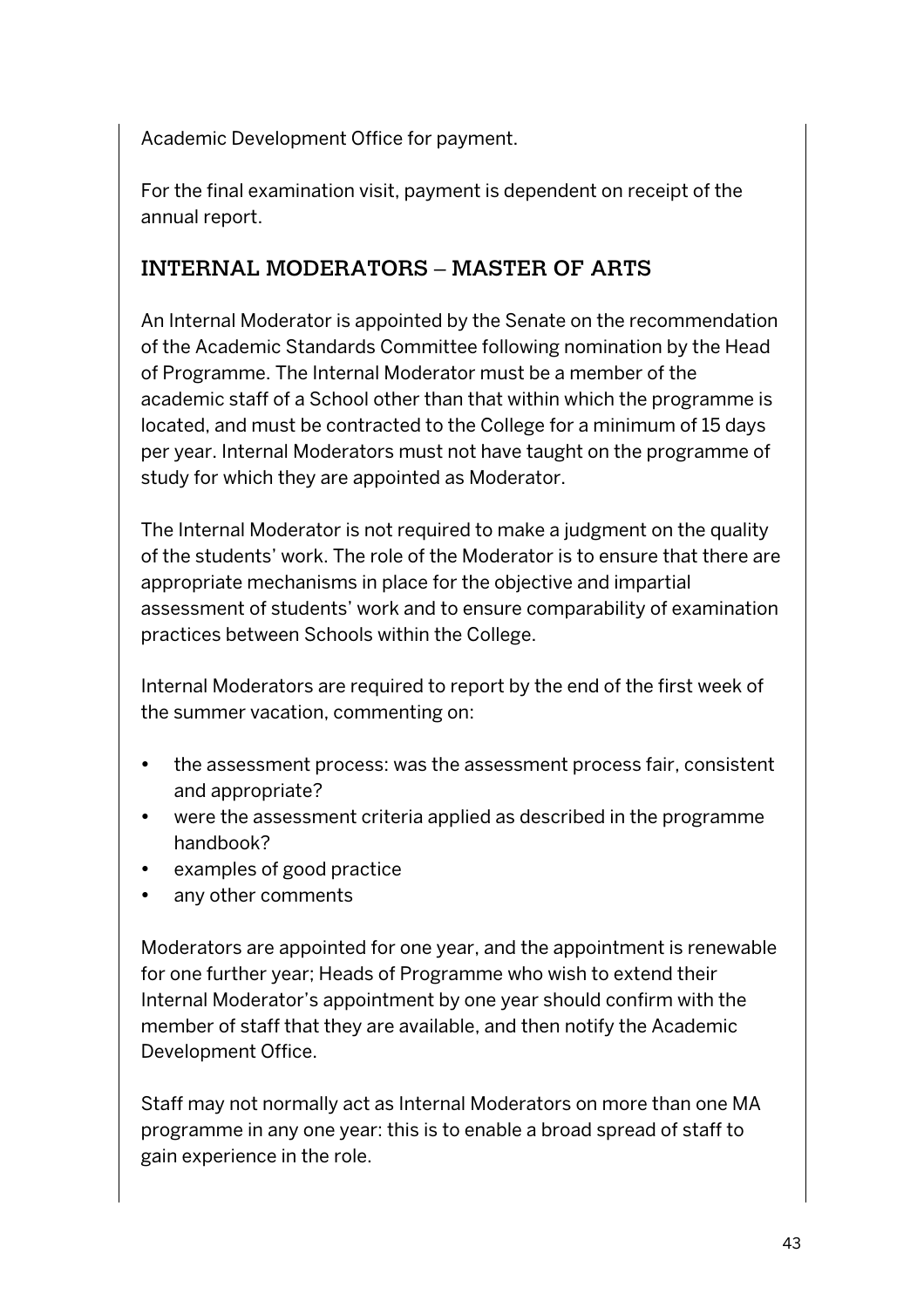A fee of £150 per day can be paid to Internal Moderators on one or two day per week contracts if they are required to attend the College on a day when they would not normally work. Claims for fees should be signed by the Chair of the Exam Board and sent to the Academic Development Office for payment.